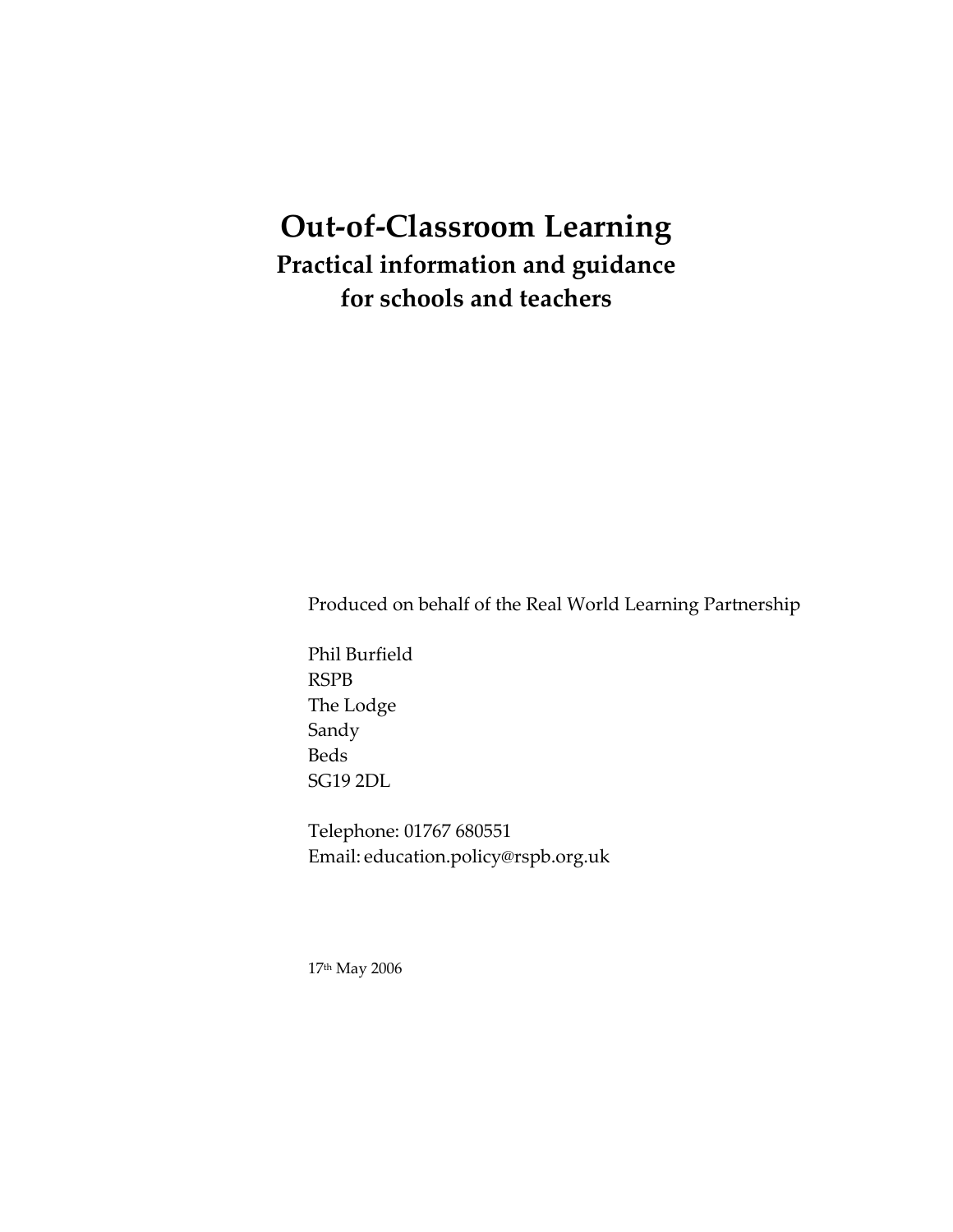## **Real World Learning Partnership**

These organisations form the Real World Learning Partnership – founded in 2003 to influence decision makers, support teachers, and increase participation in out-ofclassroom learning:

RSPB, Field Studies Council, National Trust, PGL Travel Ltd, Wildfowl & Wetlands Trust, The Wildlife Trusts, Association for Science Education, Geographical Association, Historical Association, Outdoor Education Advisers' Panel, and Royal Geographical Society (with The Institute of British Geographers).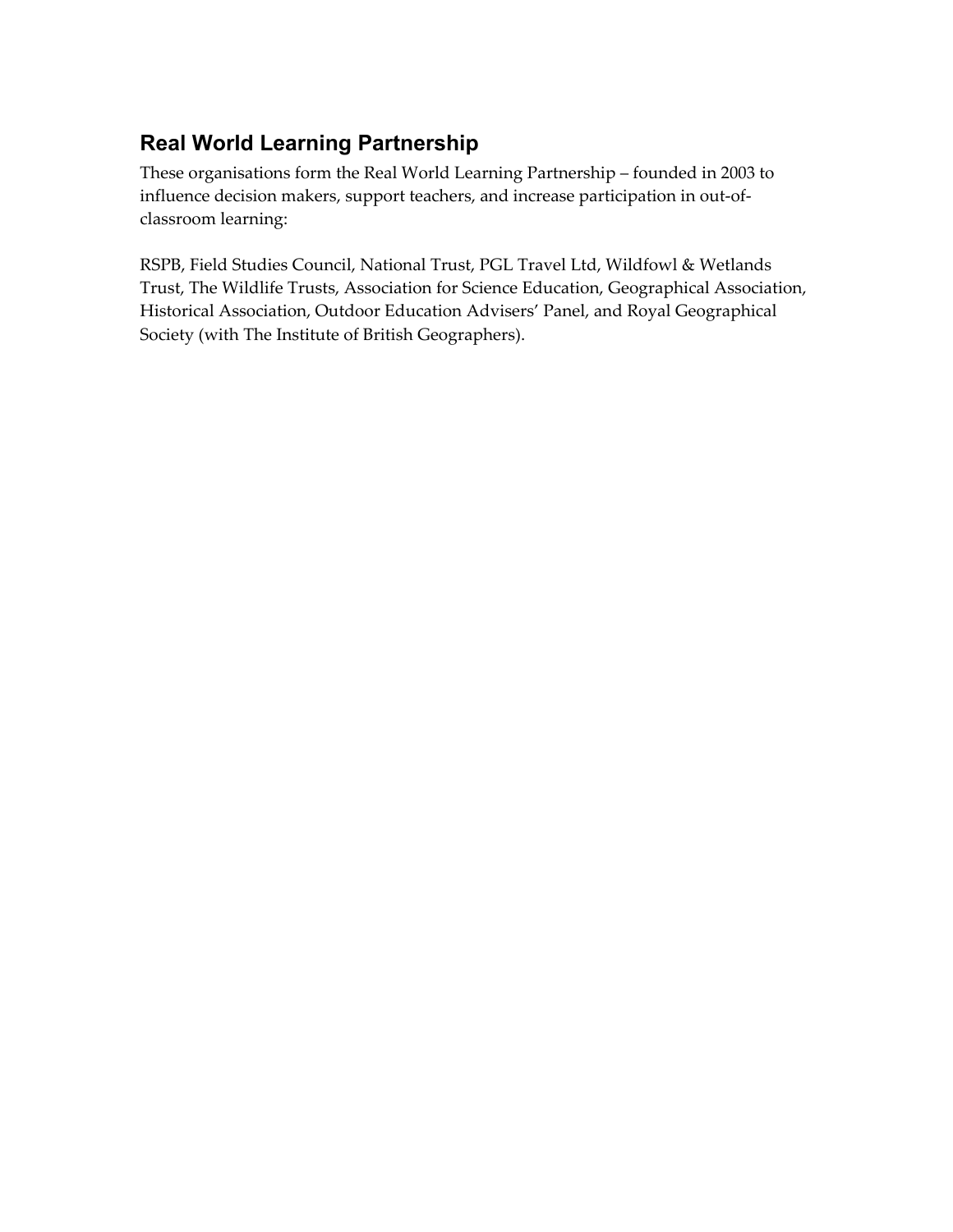# **Contents**

# REAL WORLD LEARNING PARTNERS

# BEST PRACTICE GUIDE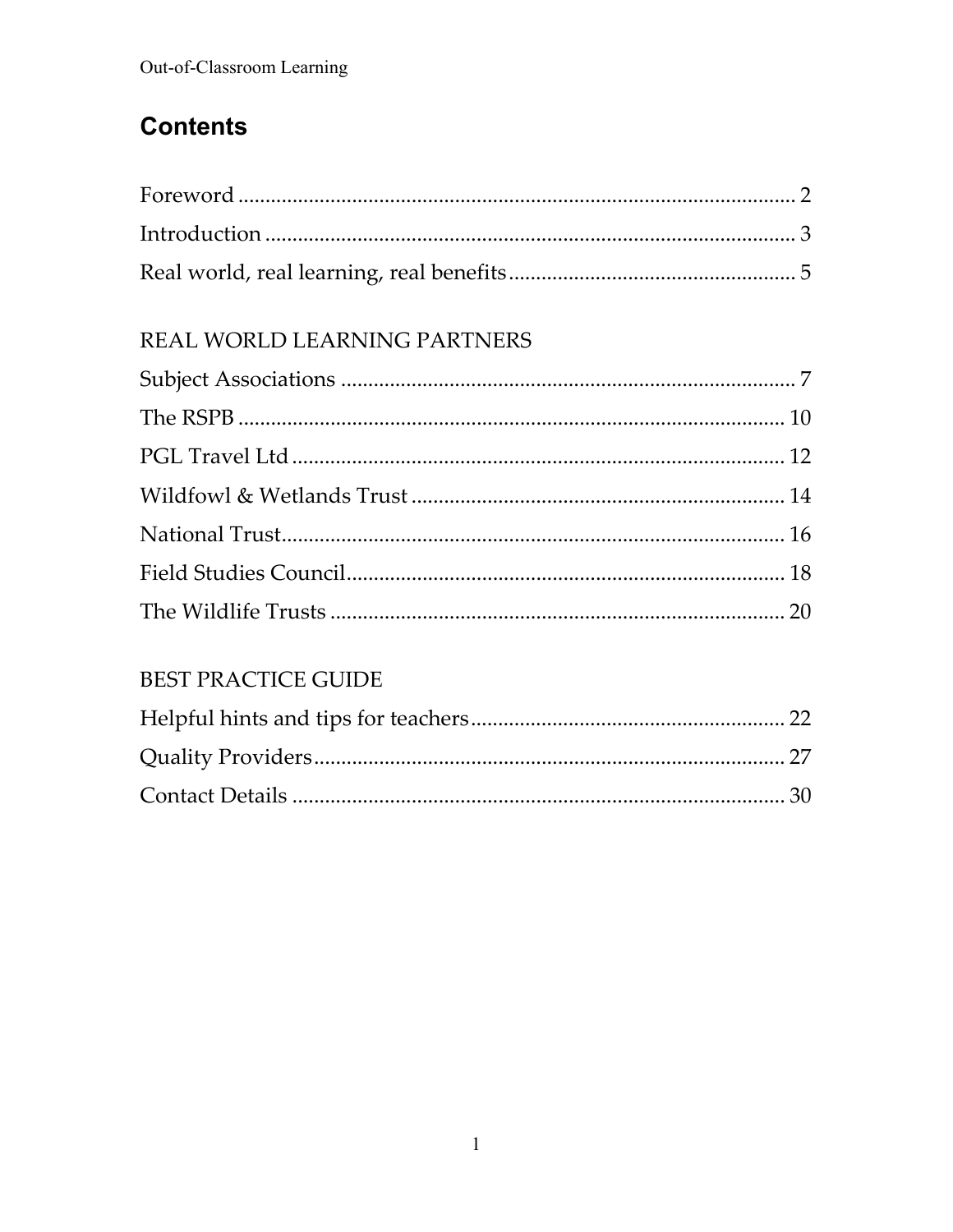# **Foreword**

Out-of-classroom learning makes a unique contribution to a child's education, and offers many varied benefits to them, not least developing a sense of place and wonder for the world around them. By taking part in these experiences throughout their time at school, children learn lessons which complement those taught within the classroom. At the same time, they also have fun and get some exercise in the fresh air.

Organisations and charities involved with promoting out-of-classroom learning (such as those in the Real World Learning Partnership detailed in this booklet) play a crucial role in this. In addition to providing diverse opportunities for children of all ages and backgrounds, these organisations also raise the profile of education outside the classroom and increase awareness of the benefits it offers to a variety of audiences. Indeed, such was the importance of the evidence given to my Committee by members of the partnership that a group of us have now started a new centre in the home of the rural poet John Clare in Helpston; to provide inspirational educational and environmental experiences in a historic setting.

The Education and Skills Select Committee 2005 report into Education Outside the Classroom, found that 'outdoor learning can benefit pupils of all ages and can be successful in a variety of settings… (it) enriches the curriculum and can improve educational attainment.' In response to the recommendations of that report, the Government are currently working to raise the profile and uptake of opportunities to participate in out-of-classroom learning, and I am looking forward to reading the Department for Education and Skills' Manifesto for Education Outside the Classroom.

The Chancellor announced further support to schools for activities like out-of-classroom learning in his recent Budget. From this September an extra half a billion pounds will be provided via the School Standards Grant for the personalisation of teaching. One of the suggested areas for spending this money is developing 'study support opportunities' such as school trips, particularly by ensuring free access for children from deprived backgrounds who might otherwise miss out.

This booklet outlines a wide range of out-of-classroom opportunities available to all children and offers a wealth of useful guidance to teachers and organisers of trips. I welcome it, and the ongoing work of the Real World Learning Partnership, wholeheartedly.

**Barry Sheerman MP Chairman of the Education & Skills Select Committee May 2006**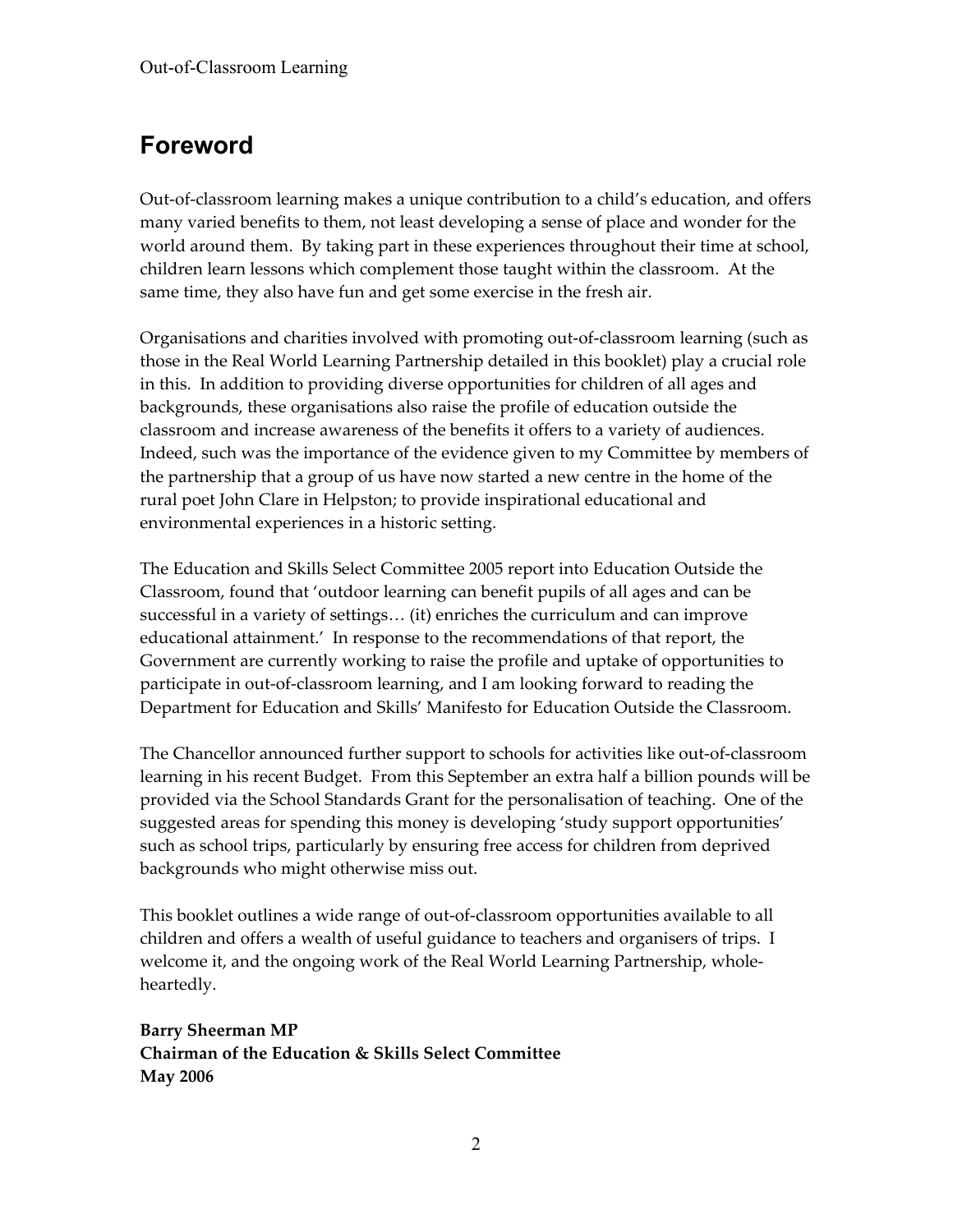# **Introduction**

Out-of-classroom learning offers fantastic opportunities and rewards to both children and teachers alike. It provides many benefits in terms of fun, enjoyment, personal development, motivation and even increased subject performance. As an holistic approach to teaching and learning, it allows young people to:

- become risk aware but not risk averse in managing their own safety
- undertake meaningful exercise as one means of staying healthy and learning more about themselves and their environment
- have fun and enjoyment and achieve negotiated goals
- have the opportunity to work with others and to contribute as 'active citizens' in a vast array of activities, many in their local community
- develop skills and self-confidence which can be applied later in their life.

The Real World Learning Partnership was formed in 2003 and consists of subject associations and organisations who provide a wide range of outdoor learning activities. We encourage and help teachers to supplement classroom-based teaching by getting their pupils out and about into the real world of which they are all a part.

In addition, we are bringing pressure to bear on the Government to raise the profile of these experiences and to ensure that all young people have an entitlement to take part in learning outside the classroom. The partnership is also investing in independent research to build on good practice and support dissemination through subject associations and interested parties.

Some of you run your own visits, or use our sites or centres, or are involved in other activities we run at your school or in your local community. If that is the case, I hope this booklet reinforces the picture of some of the activities you have undertaken in the past (and possibly offers one or two new things that might be useful in the future). However, if you haven't considered organising any out-of-classroom learning, or you want to do so but you are not quite sure where to start, then we believe that this publication is just what you need – lots of useful information to provide appropriate guidance and support plus ideas to inspire both you and colleagues, and your pupils!

Over the next few pages you will discover the unique contribution out-of-classroom learning can offer to everyone and the special opportunity it offers to those who do not necessarily perform well in the classroom context.

The first part of the booklet has a wide variety of examples of what the Real World Learning Partnership organisations are able to offer. The second section is full of useful and uncomplicated guidance on how to organise an activity or visit and also what to look for and expect from a 'quality provider' of out-of-classroom learning. The last few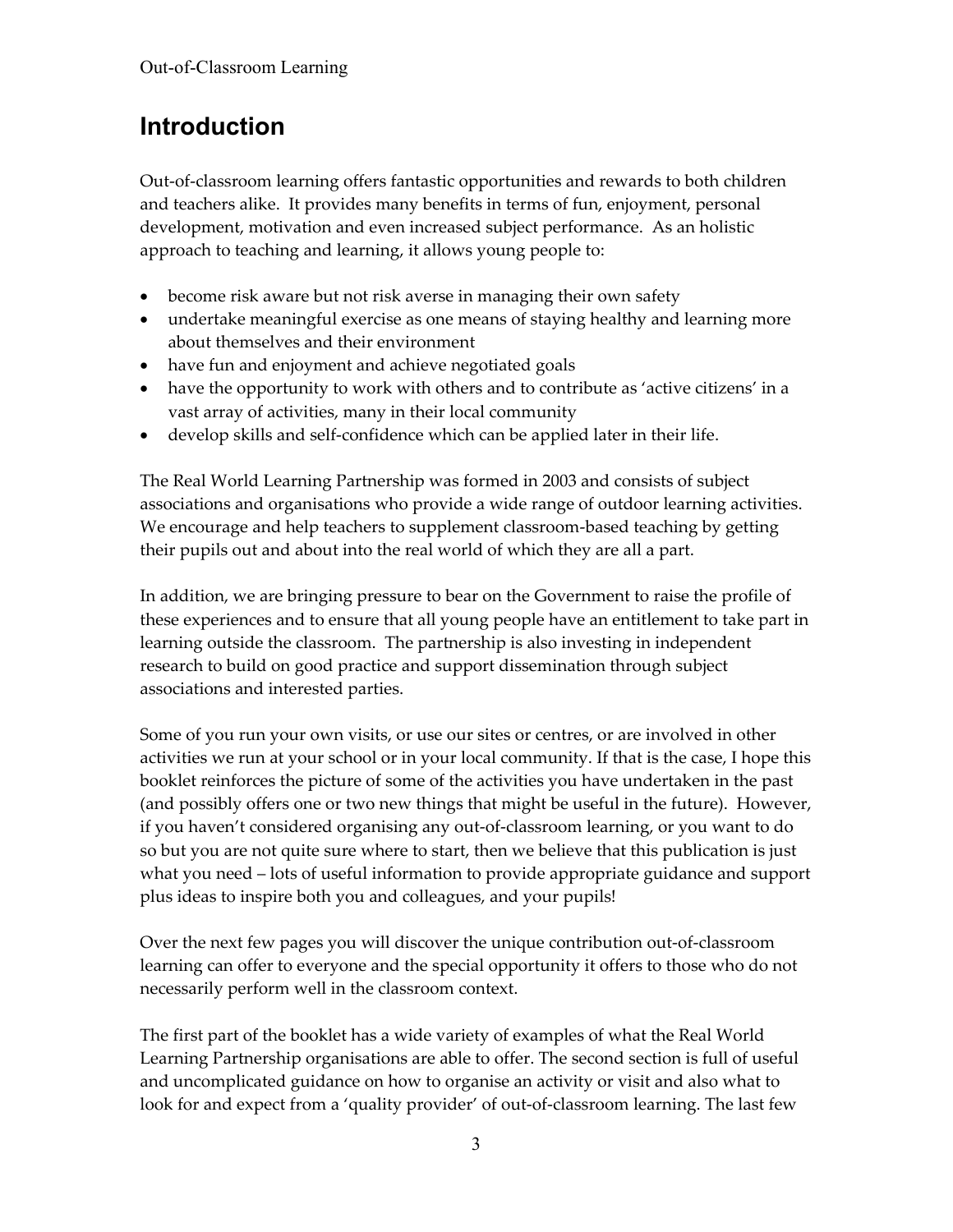pages list a number of accessible references plus the contact addresses of partners and others you can get in touch with to find out more information to arrange your activity or visit.

All Real World Learning partners are committed to not only promoting out-of-classroom learning but in trying to ensure access for all. We believe that every child *does* matter and that is why we are committed to helping you and your pupils to work out of the classroom, in your local community, or by visiting our reserves, properties and centres. If we can help in any way please do contact us. We would be very pleased to help!

**Anthony Thomas Chairman Real World Learning Campaign**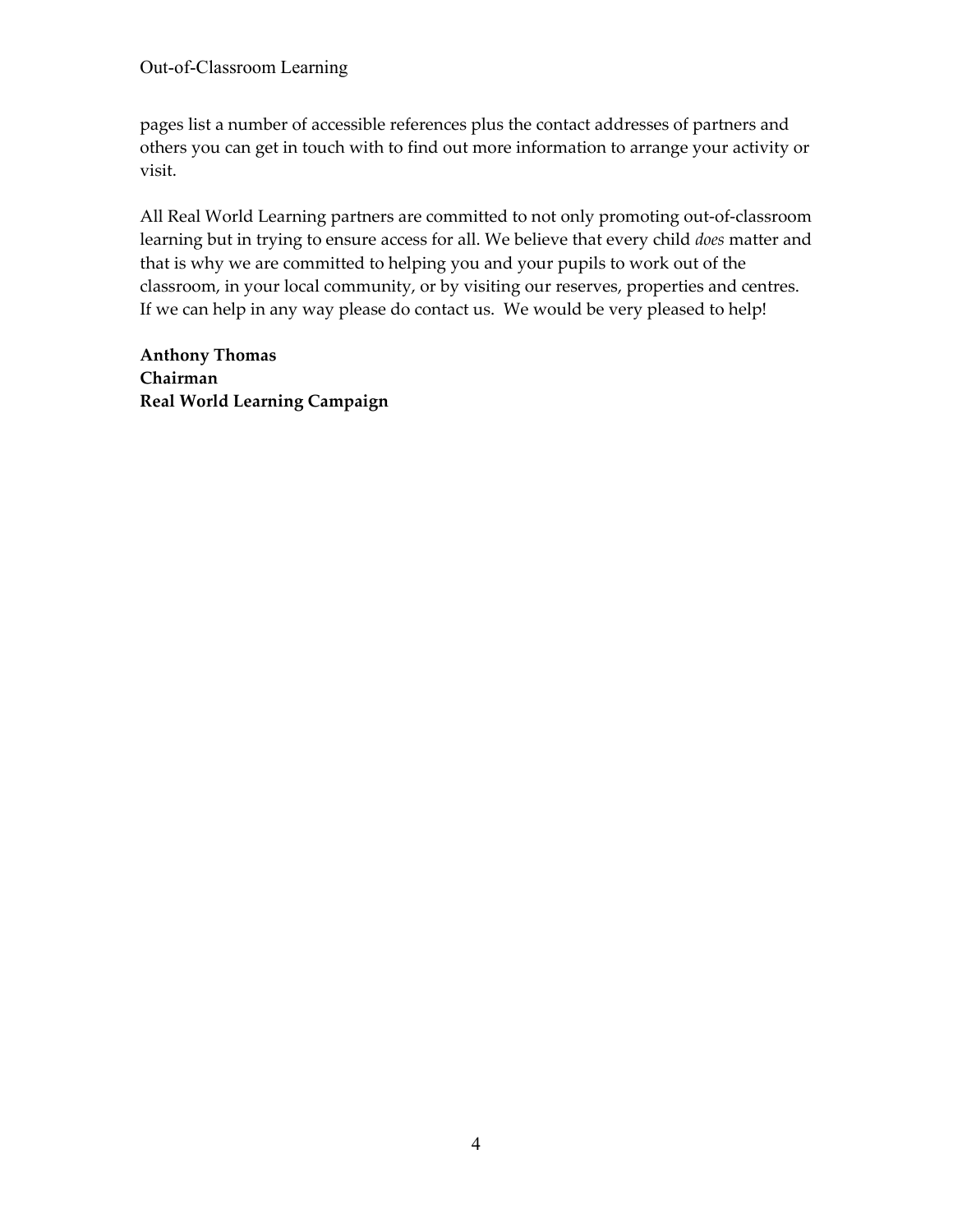# **Real world, real learning, real benefits**

Education is not something to keep in a box, even when the box is classroom-shaped. The habit of learning, an urge to find out more, is developed when we feel inspired. The world outside the school is richly inspiring, constantly re-energising what takes place within the classroom. It is the source of all our learning – about our history, about our culture, about our place in the natural world and our relationships with each other. This two-way flow can be embedded in every child's education, entirely at ease within any school's ethos.

The learning that takes place in the natural and built environment can be truly inspirational. Teachers can then harness this to bring curriculum-based learning to life. Despite modern technology, sophisticated classroom practice and complicated lifestyles, there is no substitute for a child smelling, listening to and touching the natural world, and experiencing our heritage and culture, hands-on. A planned programme of out-ofclassroom learning provides part of the foundation for a fulfilled life, to which every child should have access.

Education outside the classroom – real world learning – makes an important contribution to building a child's store of knowledge which is based on their own creativity and enquiry. It will build a greater depth of understanding, based on personal experience, and lead to numerous taking-off points for developing a child's own interests.

Research shows that children who have been introduced to their local environment and understand how to look after it, who have a practical grasp of our shared history, are far more likely to develop into active citizens in later life, giving and receiving more from their community and participating in democratic society. To many teachers this is instinctive knowledge, others simply need some practical help to realise the potential of this kind of learning within their own school setting.

## *Improved achievement for all*

Out-of-classroom learning is also completely socially inclusive. It has particular benefits for children growing up in economically deprived or urban areas. Early evaluation of a Government initiative, 'London Challenge', suggests that out-of-classroom experience allows young people with learning difficulties or who feel excluded to excel precisely *because* the activities are taking place outside the classroom.

In their 2004/05 annual report, Ofsted reinforced the important role out-of-classroom learning can play in specific subjects, commenting that 'in subjects such as geography,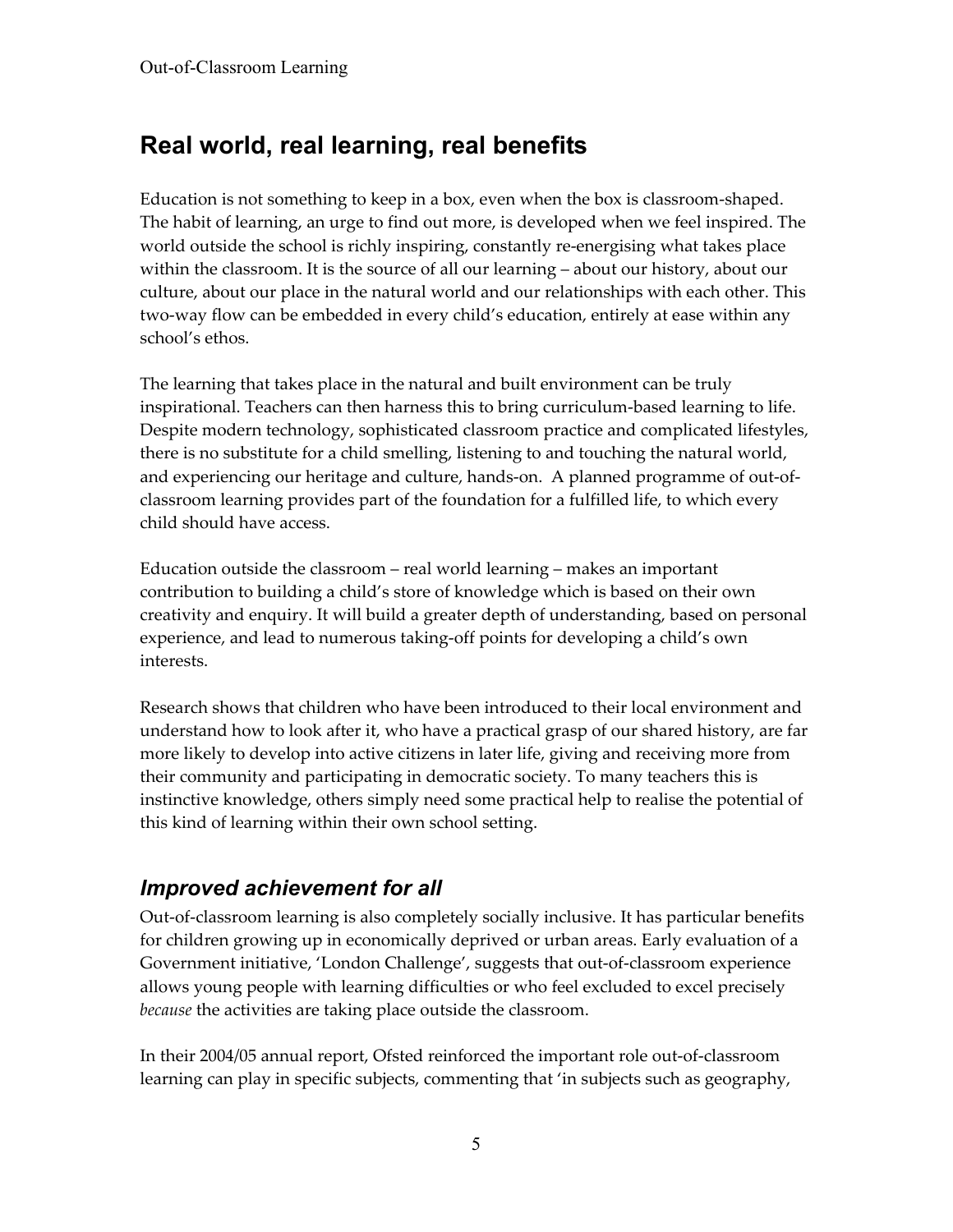history and art, fieldwork and visits to museums and galleries provide opportunities to enrich learning and can have a profound effect on pupils.'

The Ofsted report into Outdoor Education in 2004 noted 'outdoor education continues to thrive where head teachers and individual enthusiasts provide leadership and a vision… They recognise the importance of outdoor education experiences in giving depth to the curriculum and to students' personal and social development.'

Fieldwork can also improve long-term memory and enables higher-order learning, while residential trips help the development of young people's social skills. Accompanying teachers also notice the improvement in relationships between pupils and themselves, feeding back to improved learning in the classroom.

*I was amazed at how quickly all my Year 3 class were able to investigate creatively scientific problems set by the enthusiastic field teachers. It would have taken hours using classroom resources, but they were interpreting their surroundings more confidently than I would ever have*  imagined. Those who struggle in class were offering suggestions as boldly, if not more so, than *the more able. A terrific kinaesthetic learning experience.* June Simpson, Shefford Lower School, Bedfordshire

## *Learning how to be fit, naturally*

Recent research identifies strong links between good physical health and understanding how to experience the natural environment. Wildlife-rich natural landscapes are the best places to be physically active, especially where they are close to urban centres. Young people visiting these to take part in easily-accessible, healthy activities see this kind of learning as a pleasure, not a chore. Time spent in the natural world also promotes a positive outlook on life and enhances our ability to cope with and recover from stress, illness and injury.

Giving children and young people the opportunity to get out and explore the world equips them with the skills and enthusiasm to lead healthy lifestyles. Out-of-classroom learning also enables teachers to show children that healthy living is about more than doing sports. It can also be as simple as a walk, looking at wildlife or perhaps discovering how local food is grown and how it is processed into the meal on the table at home.

Schools and teachers play an irreplaceable role in providing opportunities for *every* child to the enriching experience of learning, playing and being active in the world outside the classroom. This booklet gives a wealth of practical know-how, contacts and guidance to help you to make it happen in your school.

Education shouldn't be in a box. Together, we need to let the real world in and encourage children to explore it.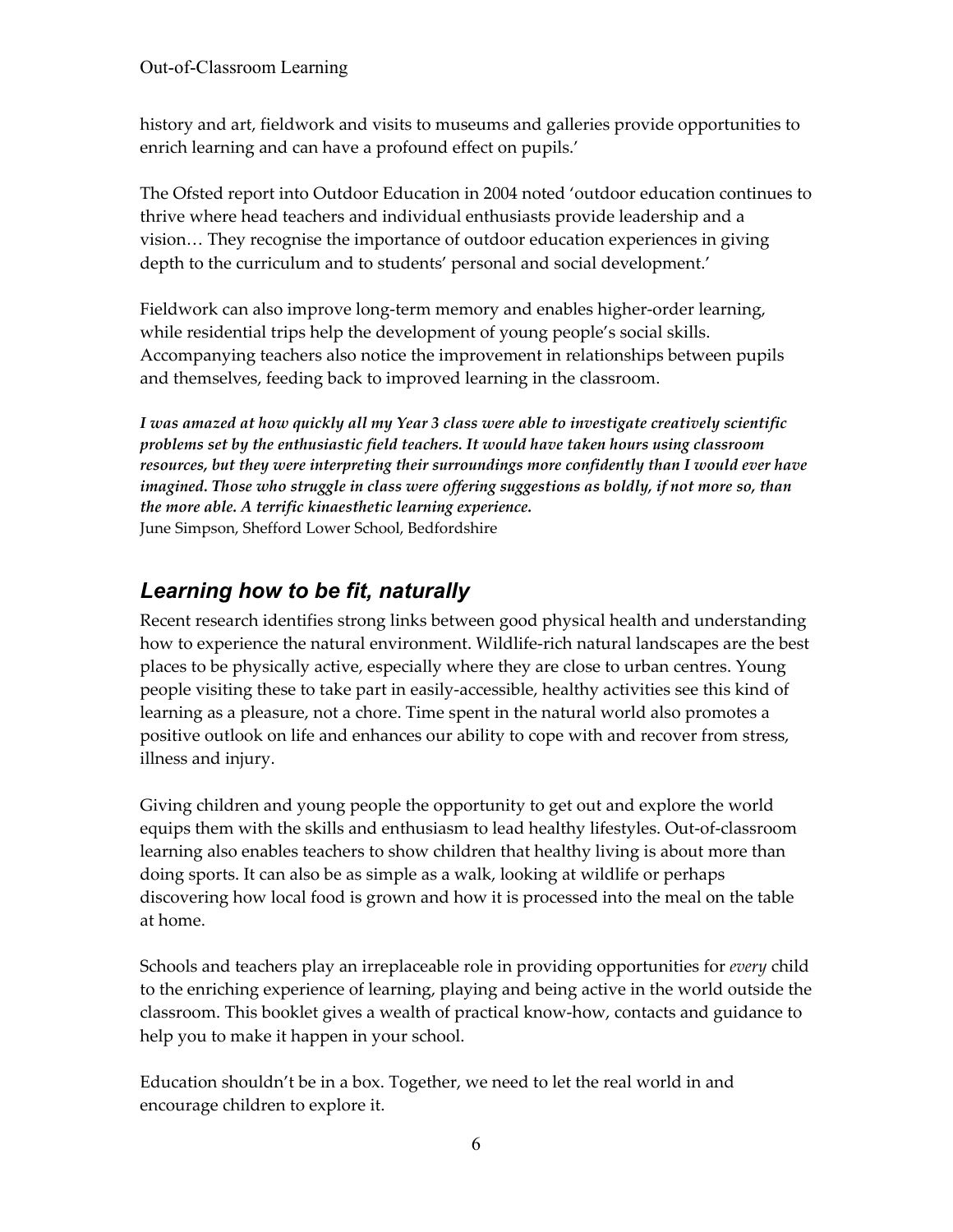# **REAL WORLD LEARNING PARTNERS**

# **Subject Associations**

## *The Association for Science Education*

With 18,000 members drawn from all areas of science education, the Association for Science Education (ASE) is the largest subject association, providing a powerful force to promote excellence in science teaching and learning. Through a national network of teachers, technicians, lecturers and advisors – as well as a team of permanent staff – ASE creates conferences, online resources, publications, INSET and many varied projects to offer support and encouragement to everyone involved in science education.

ASE's Outdoor Science Working Group aims to promote and support good practice in out-of-classroom activity as an essential part of secondary science education. The Working Group, with representatives from across the sciences, collects activities and disseminates good practice, monitors levels of fieldwork provision, supports teacher training and provides advice to ASE members. These are regularly updated on ASE's website and our members *Education in Science* magazine. This work complements the outdoor science strands for ASE's Annual Conference and outdoor science-themed *Primary Science Review* and *School Science Review* journals in 2006.

ASE also works closely with the Earth Science Teachers' Association (ESTA) whose aim is to advance education by encouraging and supporting the teaching of Earth sciences at all levels, whether as a single subject such as geology, or as part of science or geography or other courses.

## *The Geographical Association*

The Geographical Association (GA) currently has 8,000 individual and group members drawn mainly from secondary schools and colleges and with a significant primary school membership. Its enduring mission is to further the learning and teaching of geography. Its work is undertaken through ten interest groups coordinated by an Education Committee and a professional staff team led by a full time chief executive based in Sheffield.

Fieldwork has always been a vital component, featuring strongly in the GA's Conferences, journals and publications. Outdoor learning is the key feature to the GA's annual *Worldwise Challenge*. The Field Studies Working Group is one of the GA's most active bodies, leading professional development activities at the Annual Conference and supporting teachers through journal articles and publications. The latter are often in partnership with the Field Studies Council, resulting in, for example, the *Fieldwork File: Managing Safe and Successful Fieldwork*. All materials can be viewed at the geography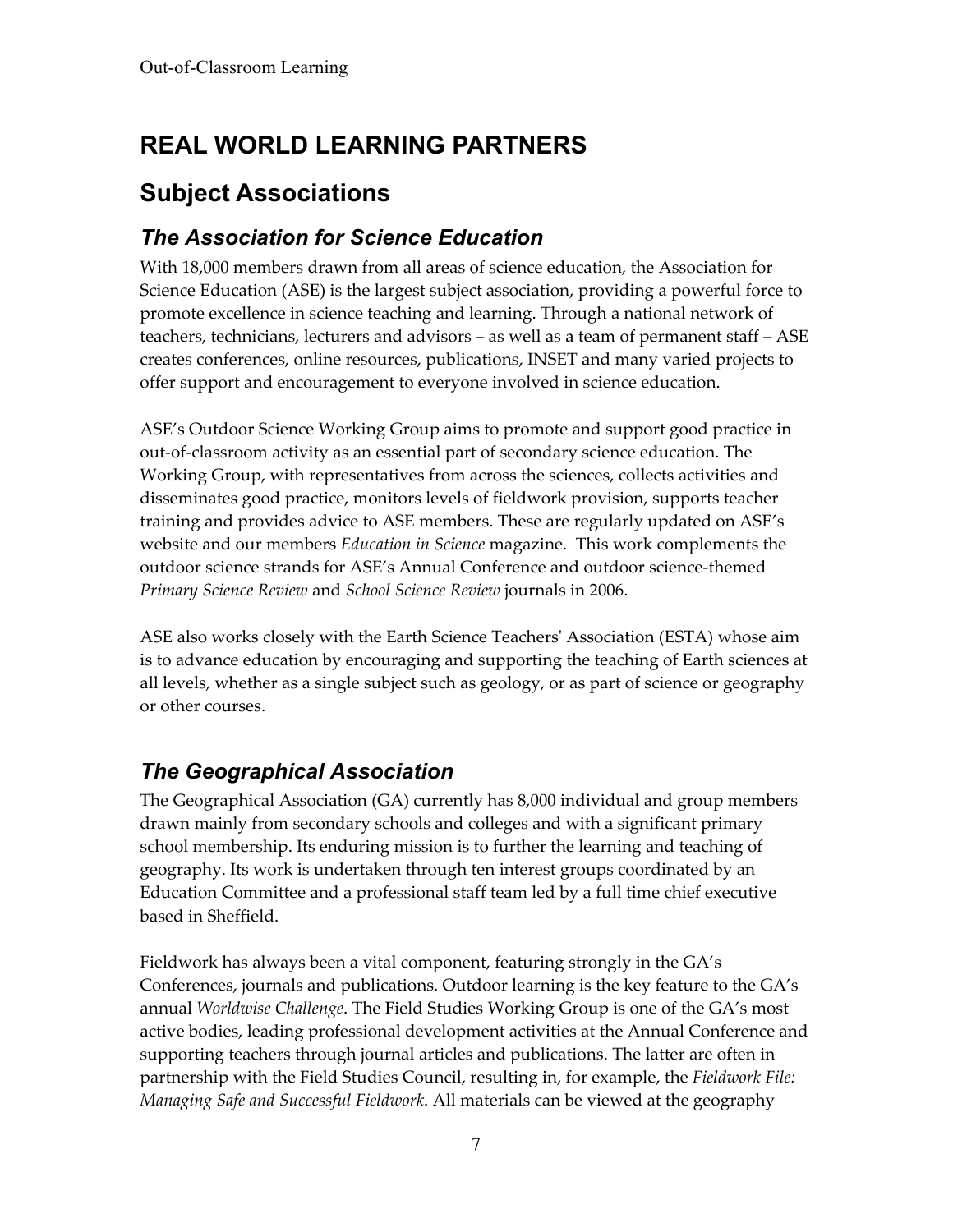shop on the website, including teaching material such as *A-Z Fieldwork*. See also the Fieldwork Forum, and the new Geography Quality Marks which emphasise outdoor learning. The journals regularly feature fieldwork and the Spring 2006 issue of *Primary Geographer* was devoted entirely to the theme of outdoor learning.

## *The Historical Association*

The Historical Association (HA) was founded in 1906 and its membership is open to everyone. It is the 'Voice of History', bringing together and representing people which share an interest in, and a love for, history. The HA aims to further the study, teaching and enjoyment of history at all levels; teacher, student, amateur and professional.

The HA does this by:

- Encouraging a wide membership, linked together at a local level by active branches
- Creating an environment which supports life-long learning
- Providing resources such as events, journals and website information which meet the evolving needs of people who share an interest in history
- Campaigning for history and representing its value to decision makers at local and national levels.

## *The Royal Geographical Society (with The Institute of British Geographers)*

The Royal Geographical Society (with IBG) is the learned society and professional body for geography and geographers. Geographical education and fieldwork have been at the heart of the Society for most of its 175 years.

The Society offers advice, guidance and support for geography field teaching:

- Professional development courses on health, safety and risk assessment for anyone organising off-site visits – either in the UK or abroad – aimed at teachers, education visits co-ordinators (EVCs) and youth leaders. Over 1,000 people have benefited from this training in the past four years. For more specialist interests, there are courses and manuals on fieldwork methods
- Guidance and exemplars on making the good use of local data to inform fieldwork and linked to using GIS
- Grants, awarded annually, to support teachers in developing innovative teaching ideas, including field teaching
- Expert advice from the Society's fieldwork and expeditions team, which is a world leader in providing information, guidance, and training for teachers and students planning fieldwork and expeditions
- A searchable database of more than 300 field centres around the world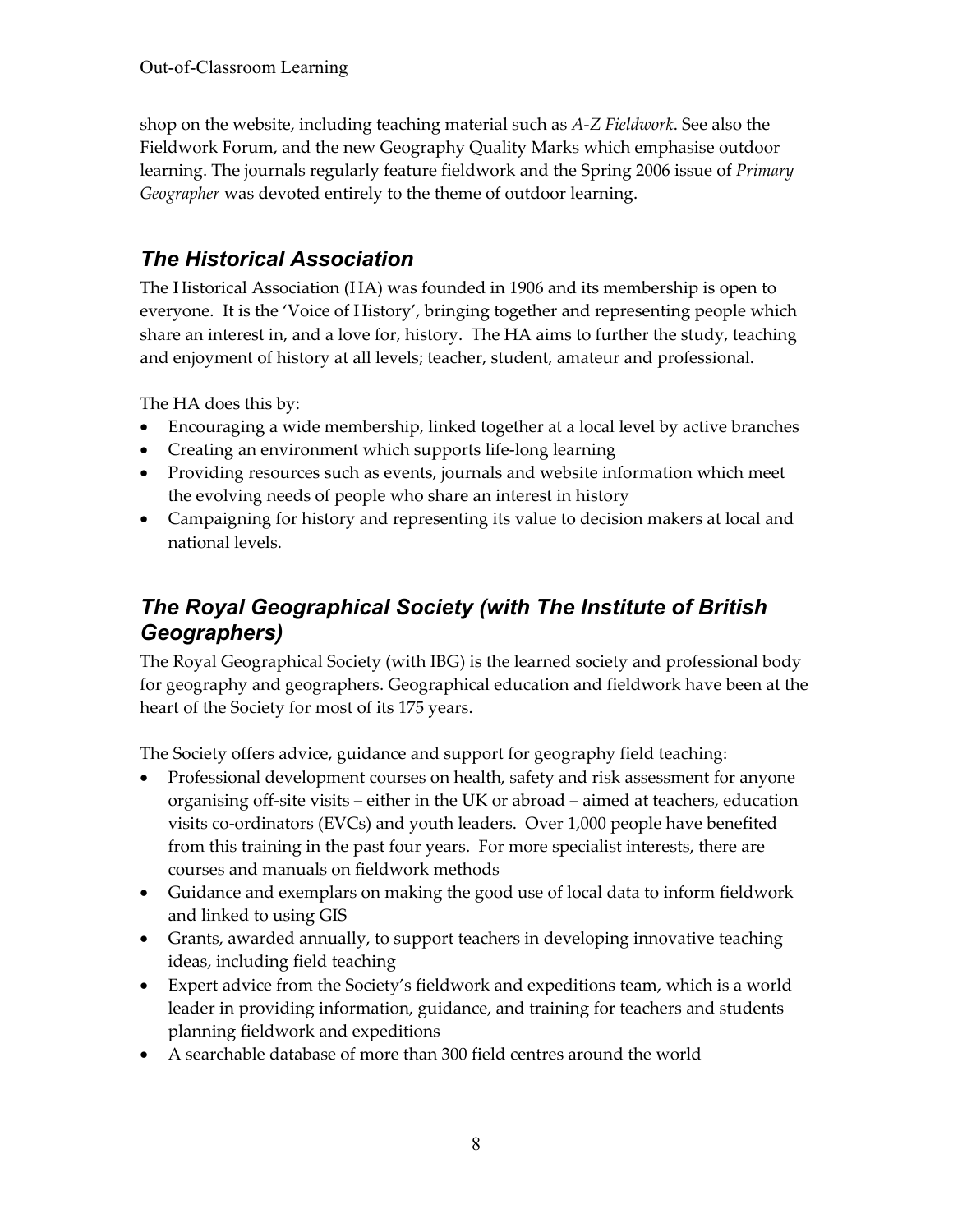- Professional accreditation, including a special strand for geography teachers, in the form of Chartered Geographer. A key element of this is commitment to continuing professional development, including fieldwork teaching
- The Society will shortly be providing an online one-stop-shop for fieldwork teaching and local learning in geography as part of the programme of activities in the recently launched Action Plan for Geography led jointly by the Society and the Geographical Association.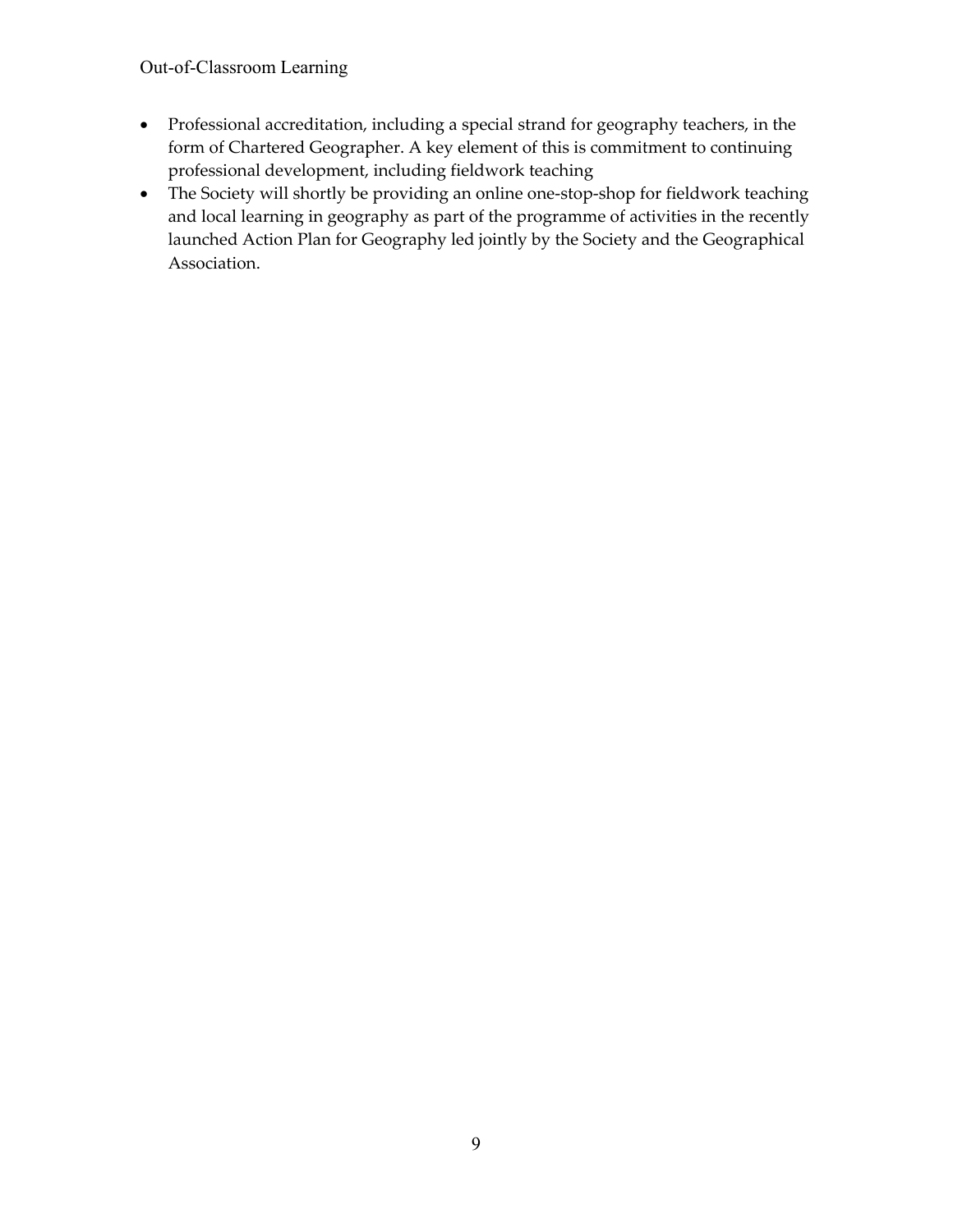# **The RSPB**

### *Living Classrooms*

The RSPB is the UK charity working to secure a healthy environment for birds and wildlife, helping to create a better world for us all. The RSPB has more than a million members – including 160,000 under the age of 18 – and more than 180 nature reserves. Led by professional RSPB educators at more than 40 locations, the RSPB field teaching scheme, Living Classrooms, offers an exciting range of curriculum-linked education programmes. These are designed to bring learning to life through fun, safe, hands-on and thought provoking activities.

More than 50,000 school children from across the UK now enjoy real world learning at an RSPB nature reserve every year. With the growing need for everyone to take a sustainable approach to local and global environmental issues, the RSPB offers the opportunity for all school children to make essential connections with the natural world in a stimulating and safe environment. Going far beyond integrated and innovative curriculum-linked activities, RSPB field teaching also enables pupils from all backgrounds to rediscover innate connections with nature. This helps them to develop a sense of place and be inspired to take personal responsibility for the environment.

Out-of-classroom learning programmes are backed-up with a wealth of resources from the RSPB's wider youth activities. The RSPB has been supporting schools for over 100 years in bringing birds and nature to life in the classroom. Beyond the formal setting, the RSPB has over 60 years' experience working with young people through its Wildlife Explorers club – one of the largest environmental clubs for young people in the world.

### *Connecting with nature*

The RSPB's 130 trained field teachers encourage pupils to discover a reserve's natural wonders. The RSPB's standard is to provide a ratio of one field teacher to every 15 children for the duration of the entire visit. This ensures that each child gets the greatest level of interaction with the environment and the field teacher. The programmes include a range of options which can be tailored to teachers' individual needs – including birds and their habitats, pond-dipping, mini-beasting and sensory exploration.

### *I can't believe all those creatures live in the mud!*

For instance, at the Ribble Discovery Centre in Lancashire a unique and alternative option to traditional pond-dipping is 'mud-dipping'. Children discover the huge variety and number of creatures that live in the mud of the spectacular Ribble estuary. This helps them to understand why so many birds rely on the mudflats and how they have adapted to feed there. The well-equipped visitor and education centre is the ideal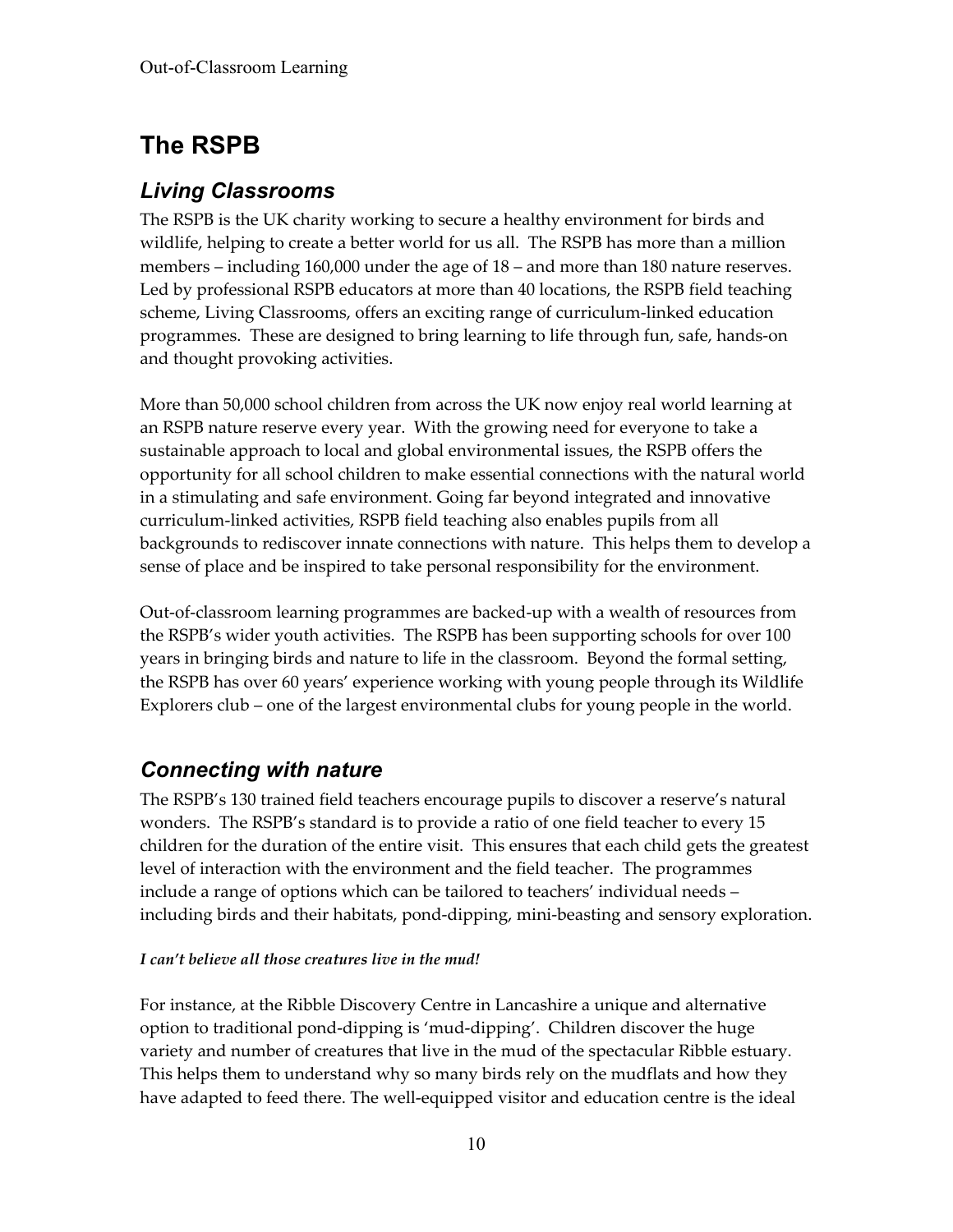base from which to explore and investigate the vast area of mudflats and fringing sand dunes and saltmarsh.

### *When I saw the swan with the eggs, it made me feel really into nature.*

In contrast, the RSPB Sandwell Valley nature reserve is just a few miles from the middle of Birmingham. Pupils are able to explore nature all year round through the first-hand study of birds, other animals and plants. Wildlife adventure walks stimulate children to use the senses of sight, touch and hearing. Playing food chain and migration games reinforces what children have learnt in a fun way. The geography and history of the reserve is also investigated through mapping the land-use of the reserve and revealing how it is managed for wildlife and people.

Visiting Sandwell Valley increases pupils' knowledge of the environment through hands-on learning and helps them understand the value of wildlife and natural places. A range of excellent education facilities, including teaching ponds and a well-equipped classroom with interactive displays, supports the whole experience.

## *Wildlife for All*

The RSPB and the Royal Parks partnership, Wildlife for All, aims to introduce new audiences to London's Royal Parks to discover the wildlife that lives in them. The programme of school visits is aimed at schools in the city with high levels of low-income families. The sessions are offered free of charge and schools are targeted within walking distance of the park; thereby ensuring that no cost is passed onto the children and their families.

For many children the half-day session is their first visit to a green space and their first sight of wildlife. The 'Treemendous Trees' programme looks at plants and invertebrates, and how they provide food for animals. In 'Parky Birds', children learn about the adaptations that birds have made to live in water and woodlands.

The Wildlife for All team work with the schools to ensure that the programmes deliver their individual needs, such as identifying and dealing with discipline problems, providing support to children where English is not a first language, and resolving access problems for children with physical disabilities.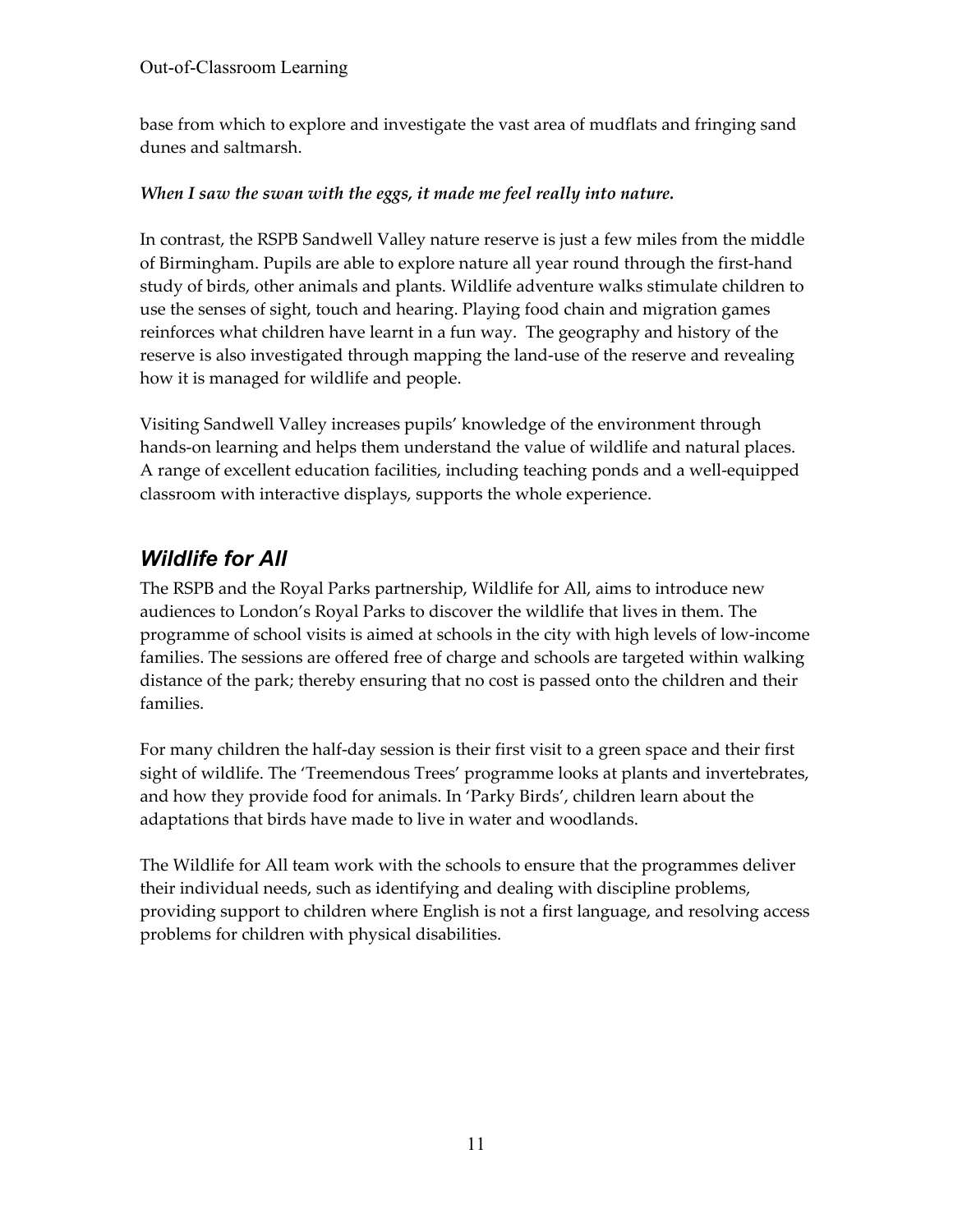# **PGL Travel Ltd**

### *Benefiting from Adventure*

PGL Travel Ltd operates 25 adventure and study centres throughout Britain and in France and Spain, where youngsters can benefit from a positive outdoor learning experience. PGL's young and enthusiastic staff work with school party leaders to ensure that their objectives are met in a fun and friendly way through social interaction and adventure activity sessions. PGL centres are licensed where in-scope activities are provided and are subject to BAHA voluntary inspection when outside the scope of licensing.

If education is about preparing children for life after school, there is an obvious advantage in introducing them to social, psychological and physical challenges in the outdoors during their school time. Not only do residential outdoor activity courses from PGL provide this opportunity, they also contribute to every strand of the Government's 'Every Child Matters' strategy.

## *Be Healthy*

Over recent years great concern has been expressed about the sedentary lifestyle of many of our children and young people. There is a tendency for youngsters to put more emphasis on looking the part than actually participating in activity. In addition, not everyone enjoys the ballsports and team games which comprise most school sports. The outdoor pursuits offered by PGL include a range of alternative activities that can provide healthy exercise and active interest in sports requiring different skills, such as orienteering, canoeing, climbing and hill walking.

*Outdoor activity is absolutely fantastic for children. It's good for their health and it's good for character building.* Rt Hon Tony Blair MP, 2005

## *Stay Safe*

Life is full of risks and challenges, so society would be failing the next generation if we didn't introduce children to risk assessment and management. The most obvious hazards that outdoor pursuits present are the activities themselves. Sometimes they may seem daunting, but the perception is often greater than the reality. Participation in PGL's well-led outdoor activity courses can teach youngsters to recognise hazards, realise that the risks they present can be assessed, and that control measures must be implemented to bring risk down to an acceptable level before participation takes place.

Residentials also bring social challenges. It's different for classmates and teachers to live together on a 24-hour basis rather than for just the school day and this situation often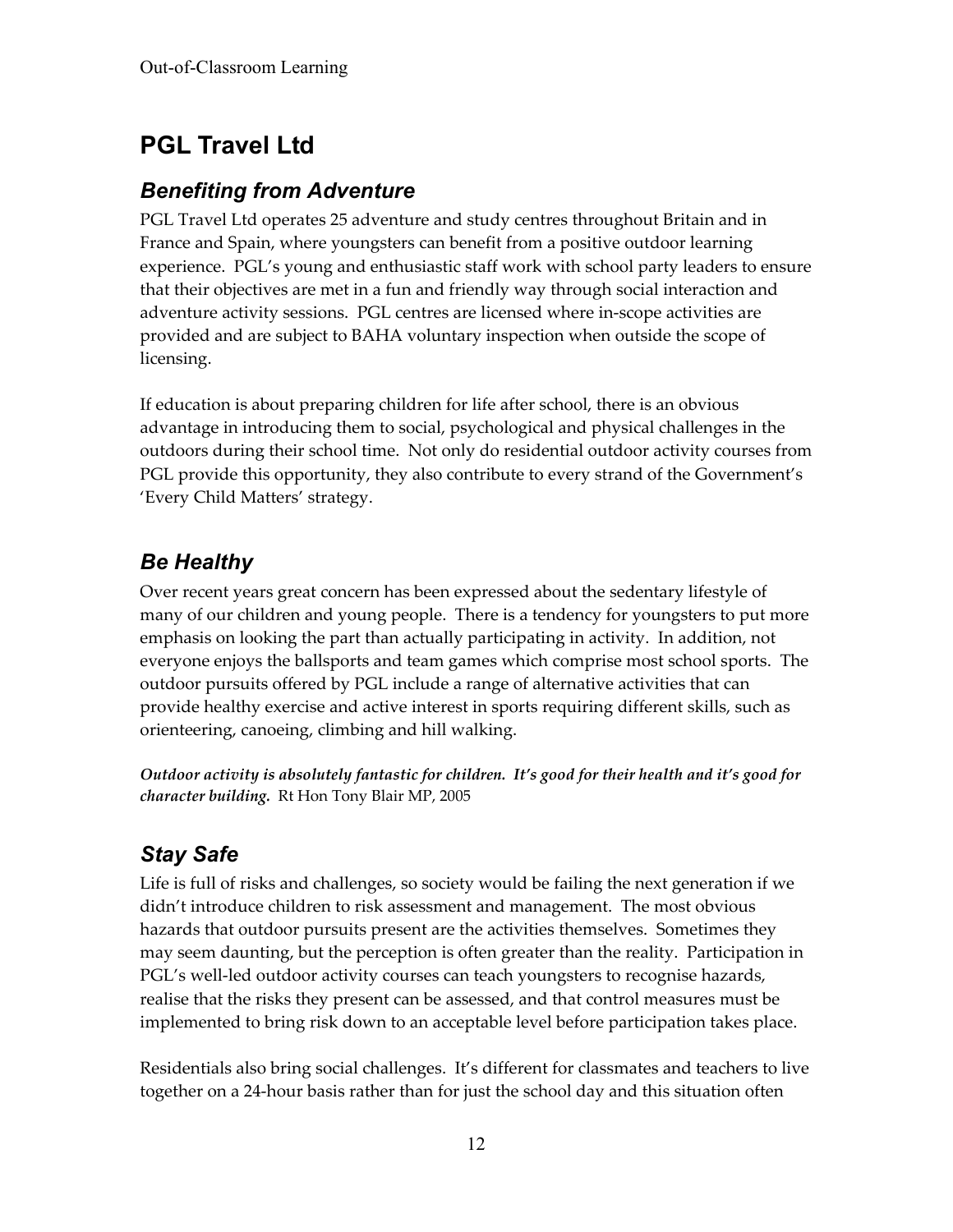necessitates control measures of its own. Finally, exposure to all these new challenges, outside a youngster's normal comfort zone, may pose some psychological challenges which teachers will need to address to support pupils as part of the learning curve.

*Properly managed outdoor and adventurous activities can help participants understand risk awareness, risk assessment and risk management and the control measures that are necessary, and thereby help to equip them to deal with the risk inherent in life.* The Advisory Committee to the Health & Safety Executive

## *Enjoy and Achieve*

We all know that children learn best when they are having fun. For many children the school residential adventure course is the highlight of the school year, if not their whole school life. At PGL, youngsters find that the outdoors can be 'a level playing field'; in that the practical skills, commitment and confidence required to excel can be displayed by those who may not be the high achievers in the classroom. PGL courses are all about 'accentuating the positive' and try to ensure that everyone has the chance to succeed. By operating a 'challenge by choice' philosophy, youngsters are allowed to determine how far they go, so that no one is pushed too far.

*To listen to your staff encourage arch-enemies to work as a team on the sensory trail was*  incredible. To watch all the children laugh, cry, shout and congratulate one another will stay *with us forever.* Wildground Junior School, Southampton, 2005

## *Achieve Economic Wellbeing*

This is really all about the transfer of learning from the residential experience back to school, home and future life. Youngsters may return with a better sense of place, respect for others, enhanced self-esteem and greater self-confidence. A PGL adventure activity may strike a chord and entice them to join a club back at home and develop a healthy, active hobby that will stay with them for life. And, of course, there's still time for Olympic hopefuls to develop for London in 2012.

*Many parents commented afterwards that their children had changed as a result of the week's experiences: a real growth in maturity, independence and co-operation.* Royal Junior School, Hindhead, Surrey 2005

## *Make a Positive Contribution*

Living away from home for the first time introduces youngsters to the concepts of community and citizenship. The school group becomes a community in its own right and takes with it the school's philosophy and code of conduct. At most PGL centres several schools and their communities come together into a society where wider citizenship rules have to apply in the interests of all. These are important concepts for youngsters to appreciate in preparation for the outside world.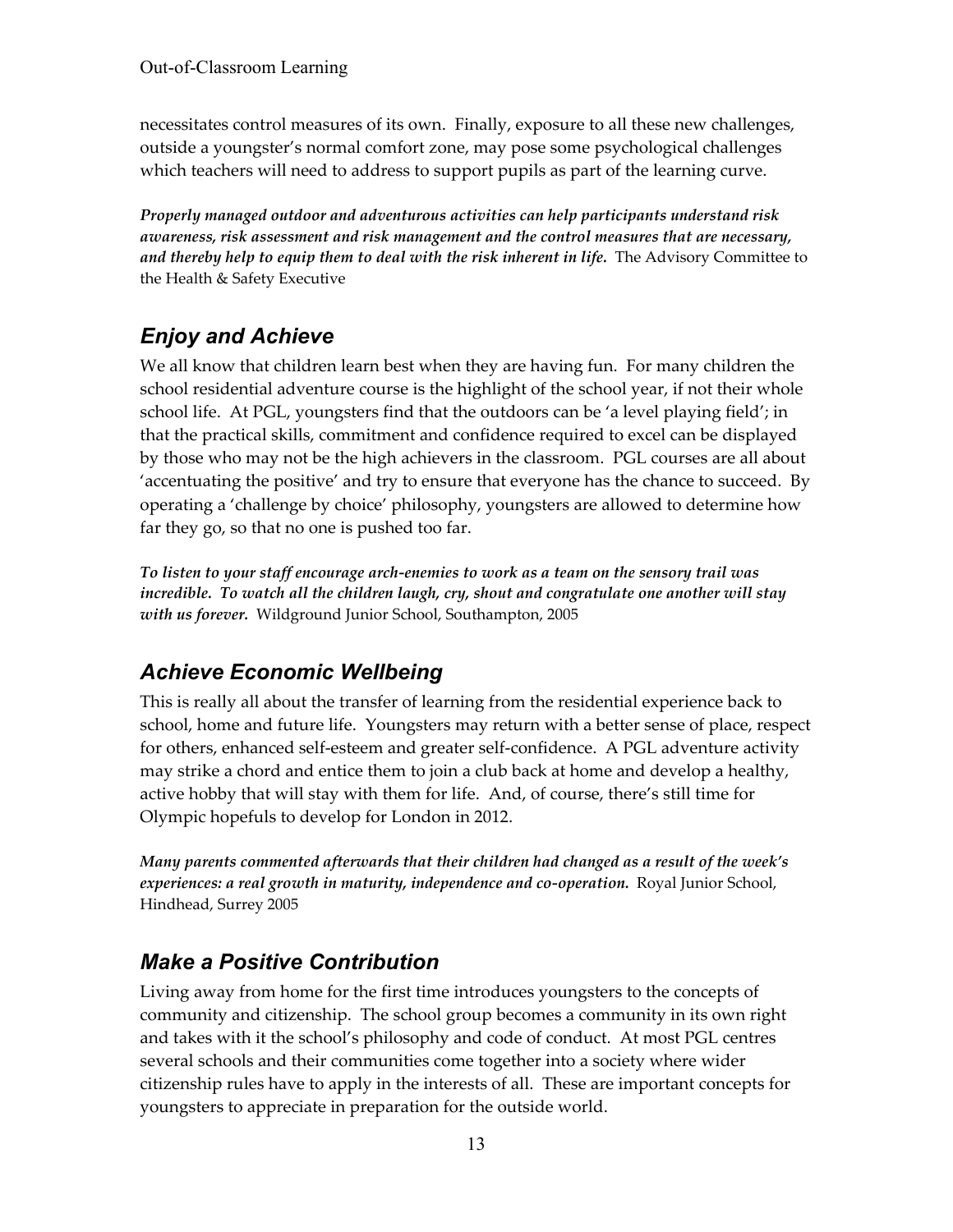# **Wildfowl & Wetlands Trust**

### *The Great Pond Safari*

The Wildfowl & Wetlands Trust (WWT) is the largest international wetland conservation charity in the UK. WWT's mission is to conserve wetlands and their biodiversity, as these are vitally important for the quality and maintenance of all life. Founded in 1946 by the artist and naturalist Sir Peter Scott, WWT has 9 visitor centres around the UK, where people can get closer to wetland birds and enjoy spectacular wetland landscapes in a welcome and friendly environment. WWT has 60 years experience in innovative environmental, science and sustainability education for all levels from pre-school to postgraduate.

WWT centres are great places for children to interact with all things wet and wild; becoming connected to nature, opening their senses, and learning about the water cycle and 'waterlife'. Everything is tailored to the National Curriculum, with special programmes available for GCSE, 'A' level and special needs. WWT works extensively with teachers and other educators to ensure that its programmes are up-to-the-minute with National Curriculum developments.

The Great Pond Safari is the Wildfowl & Wetlands Trust's cross-curricular programme designed for Key Stage 2 children (7-11 year olds) that allows them to experience directly the environment of the UK pond. Accordingly, it includes an out-of-classroom visit to one of the nine visitor centres operated by WWT

The design brief for Great Pond Safari stipulated that all activity should be child centred, experiential and involve a component of out-of-classroom learning. The design also incorporates 'learning styles' theory by developing a range of activities that would offer something to different children. The basic idea is that children become members of the Pond Squad for a day and assist Ramsar the Wetland Wizard in his quest to find the missing pond creatures.

Needless to say, the pond dip is an integral part of the day. Pond dipping hits all of the right buttons as child centred fun (provided that you can stop the adults taking over!). It really is one of those all consuming activities. The sensory activity is designed to make use of visual and auditory skills. Children spend time in a wild area and imagine what it would be like to live there. They collect their thoughts and observations by small drawings, sound maps and by choosing words; collected by the group leader towards the end of the session.

The Pond Olympics is the perfect antidote for the kinaesthetic side of all children, with small teams designing their own pond creature. One of each team is dressed up using all sorts of props to cope with life in the pond – eating, not being eaten, moving, breathing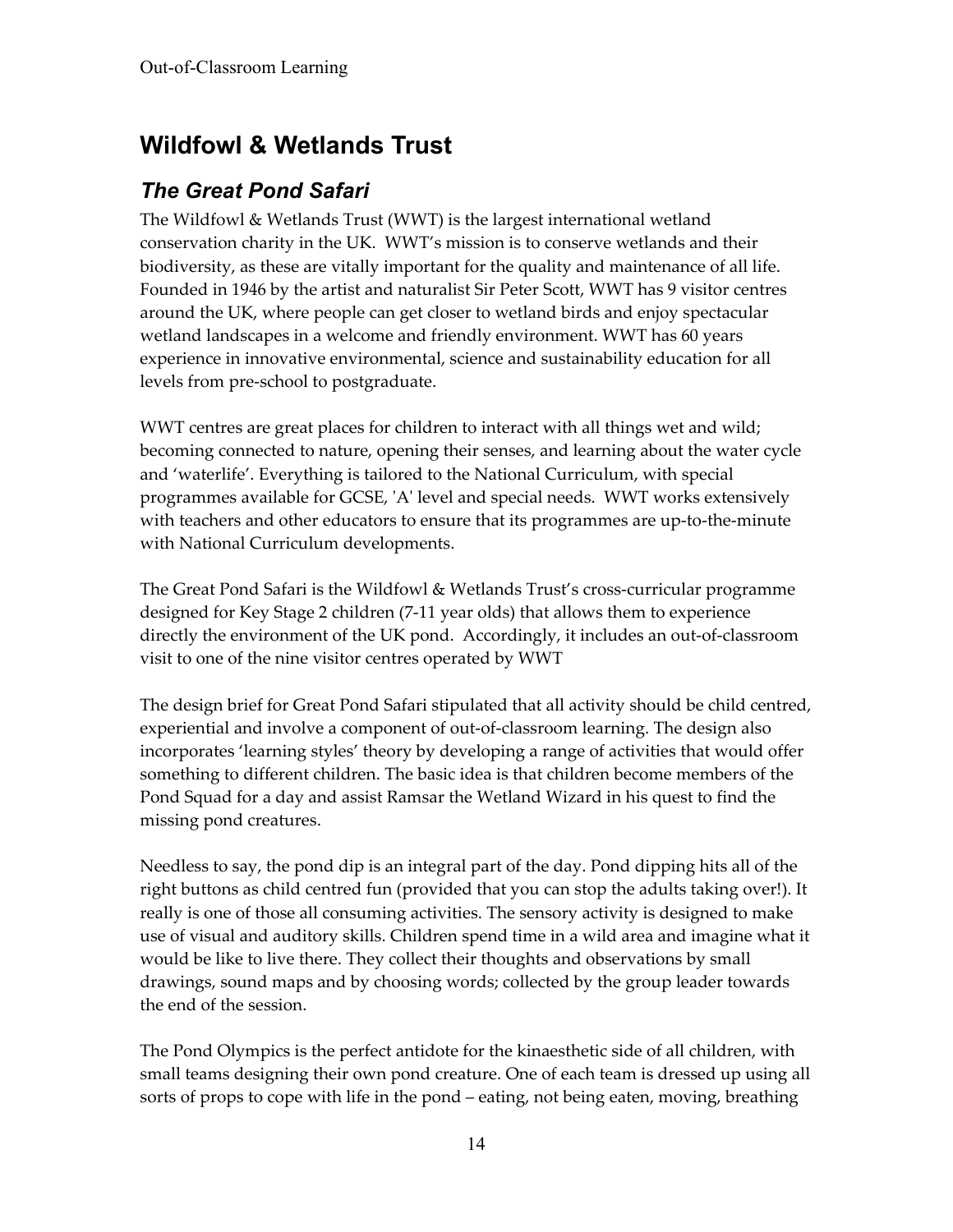and attracting a mate. The session ends with each group demonstrating their solutions to each problem. Lots of team work, lots of debate and lots of laughs.

As an organisation, WWT is dedicated to turning people on to wetlands and their biodiversity through direct experience. It would be so easy to design a 'pond' programme to just tick all of the boxes in the relevant National Curriculum documents for science; but that isn't the aim. WWT wants to excite and inspire visual artists, writers, musicians, geographers, historians, philosophers and scientists! To achieve this, there is no substitute for first-hand experience from primary sources.

The out-of-classroom learning is supported by a wide range of web-based materials for teachers and pupils to use both before and after the visit. Children leave WWT Centres after taking part in the Great Pond Safari with scientific data from their pond dipping, descriptive words, sound maps and drawings from the sensory activity and (if the teachers remembered to bring along a camera) some great images of children dressed as pond creatures.

The WWTLearn web site contains a scheme of work containing lots of ideas for follow up work back in school. The predictable stuff is all included – so children can draw charts of their data and write stories about the visit – but so are some more imaginative options. A particularly creative one is the production of an orchestral piece of music and a dance based on life in the pond. Children start by writing a story about life in the pond and then move on to replace the narrative with sounds to represent the various components of the story. Some sounds will be from their own sound maps to make sure that the piece captures the mood of their visit. Once the music has been composed, children can then create a dance to perform the story.

The Great Pond Safari was the first attempt to combine the creative talents of WWT Learning staff from all nine centres. It was a great project and has been used as a model for WWT's second new programme, Close Encounters (for Key Stage 1 pupils). The overall success of the programme rests in the recognition that people respond to the environment in many different ways and it is important to provide a diverse range of out-of-classroom activities to maximise the chances of inspiring every child that takes part.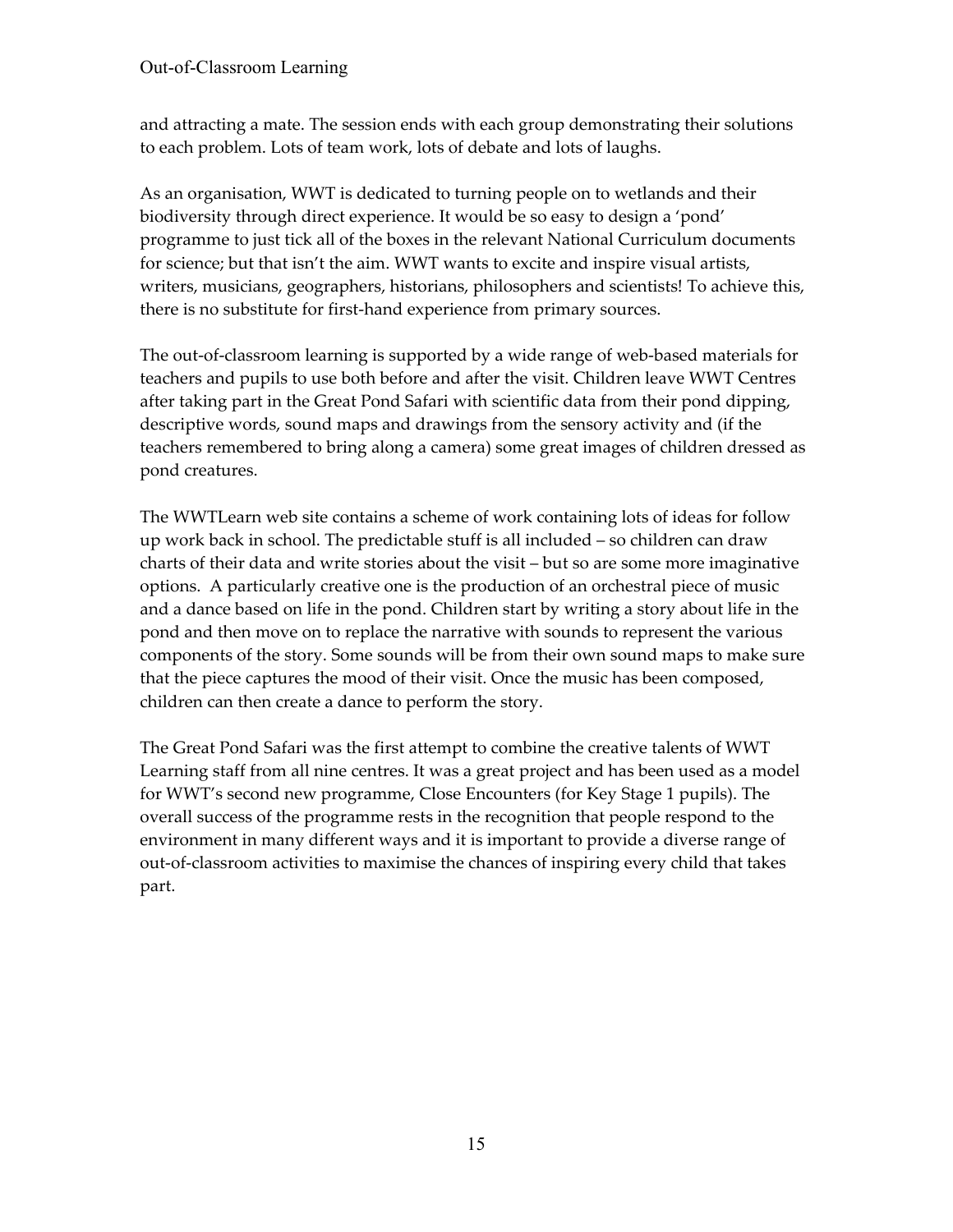# **National Trust**

### *History, people and community*

The National Trust is 'for ever, for everyone' and is committed to placing learning at the heart of everything it does. The Trust believes that uplifting opportunities for learning and discovery really can lead to life-changing experiences. Each year 500,000 education visits are made to National Trust properties. The Trust is well placed to serve a huge variety of curriculum-relevant learning opportunities, because it cares for historic places from every era and an extensive array of landscapes across England, Wales and Northern Ireland.

Learning about the historic environment is about much more than bricks and mortar, fields or fell-tops. It is about how each generation discovers fresh meaning and understanding of the world around them. Helping children to make sense of the world is integral not just to the curriculum, but to how they understand each other and their local community.

### *Learning together through the arts*

The National Trust Schools Arts Partnerships uses National Trust properties to generate exciting creative projects. Working with both primary and secondary school groups, each partnership consists of a professional artist, members of the property's learning team and two local schools of contrasting social and economic backgrounds.

Over 70 schools across the country have so far taken part in the programme. Each unique project can be stimulated by anything from portraiture to hidden aspects of history or luxuriant gardens and attendant statues. Some examples of artworks produced to date include beautiful hand-made books, tactile textiles, wall hangings and woodland sculptures. The year-long projects are rounded off with an exhibition or performance to which friends, family and the local community are invited. Many attract a good deal of interest from the local media and are well attended.

By involving two schools simultaneously, the benefits derived from the partnership extend far beyond the curriculum. The artists and designers make positive role models for careers in the arts and often develop lasting relationships with individual schools. The opportunities for socialising with those from different backgrounds raise pupils' confidence and their ability to communicate with each other. It often means there is the chance for schools to use each other's resources and to share ideas between staff.

A good example of the benefits that a partnership can bring can be seen in South Gloucestershire. Over the last three years two schools, one primary and one secondary, have worked together at Dyrham Park near Bath. Utilising a wide range of creative techniques including papier mache, collage, felt-making amongst others, the project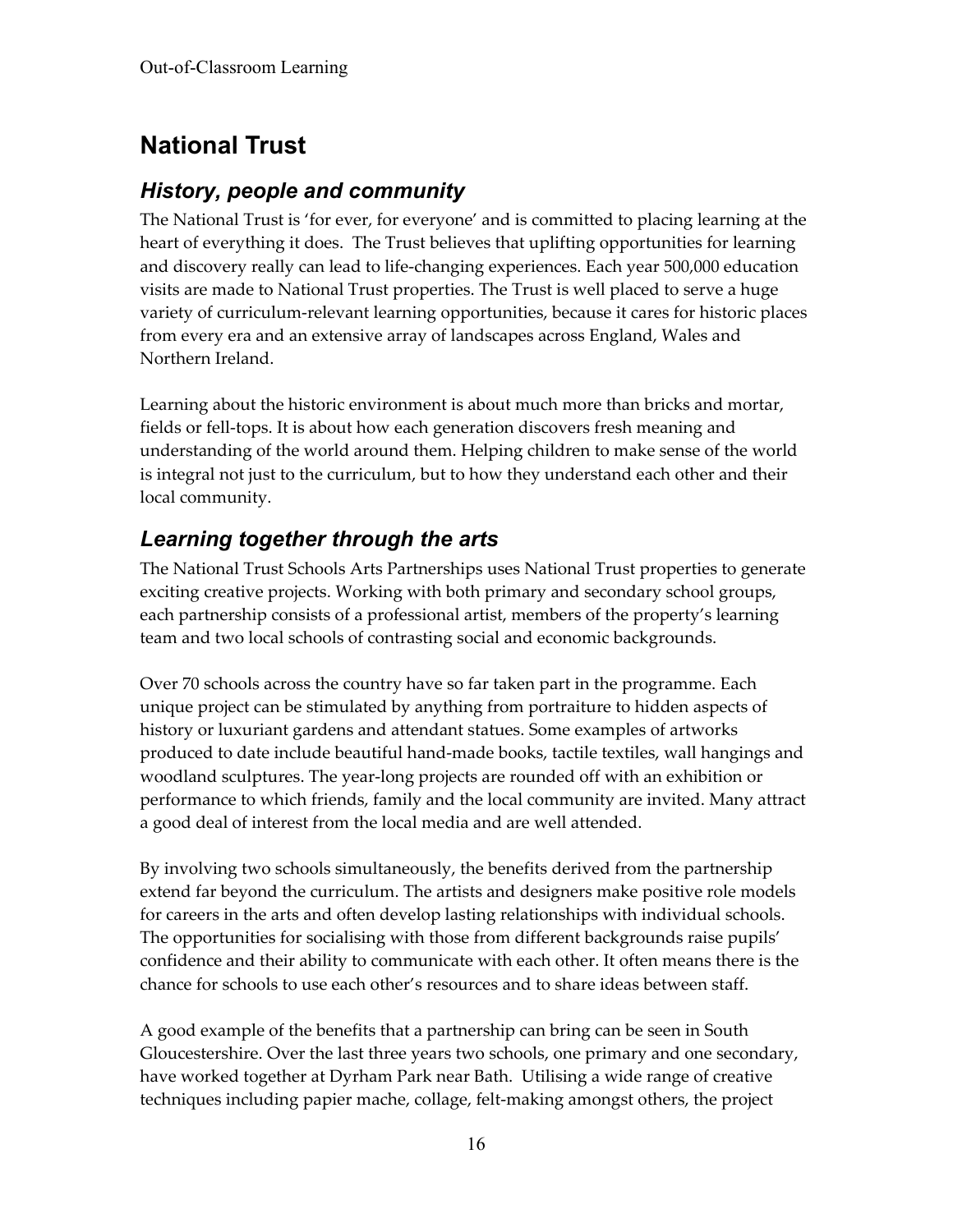participants have explored many different aspects of the building and its contents. Feedback from teachers demonstrates the ability of the project to boost participants' confidence and self-esteem as well as developing their knowledge and skills. More importantly pupils involved stated: 'I could do this all the time', 'my best bits were all of it', and 'I really learnt something'.

Experience shows that pupils also develop a lasting appreciation of their local area, turning them into knowledgeable advocates. There appreciation and enthusiasm soon spreads to other pupils from the school, parents, school staff and governors, all of whom now make regular visits to their local Trust property.

### *Learning and community*

The National Trust Guardianship Scheme helps put the environment and learning at the centre of the local community. Using local National Trust countryside sites to help children understand and care for their environment, it offers the opportunity to take part in practical activities that support the National Curriculum and projects exploring and connecting with their local area. Working with teachers and Trust wardens, this builds awareness of, interest in, and responsibility for the natural environment which resonates far beyond the school gates.

By focusing on multiple visits to a single site, guardianship develops an on-going partnership that provides stimulating, practical experience of the great outdoors and conservation work. Research shows that this gives the Guardianship Scheme long-term impacts on knowledge, attitudes, behaviour, and the decisions and choices young people make. The virtually unanimous view amongst students was that guardianship work was fun, exciting, enjoyable and better than working in the classroom. It improves attitudes to the environment both in terms of a desire to protect the local environment and also in attitudes to issues such as recycling and avoiding waste. It helps the development of social skills such as tolerance, caring, group awareness and selfdiscipline.

The scheme is now well established across the country in over 100 primary and secondary schools. Here, head teachers report a development of 'community spirit' and valuing of what is 'in their own back yard' as a result of the scheme. Schools involved in the Guardianship Scheme report an increased willingness of parents to come into school for events and meetings.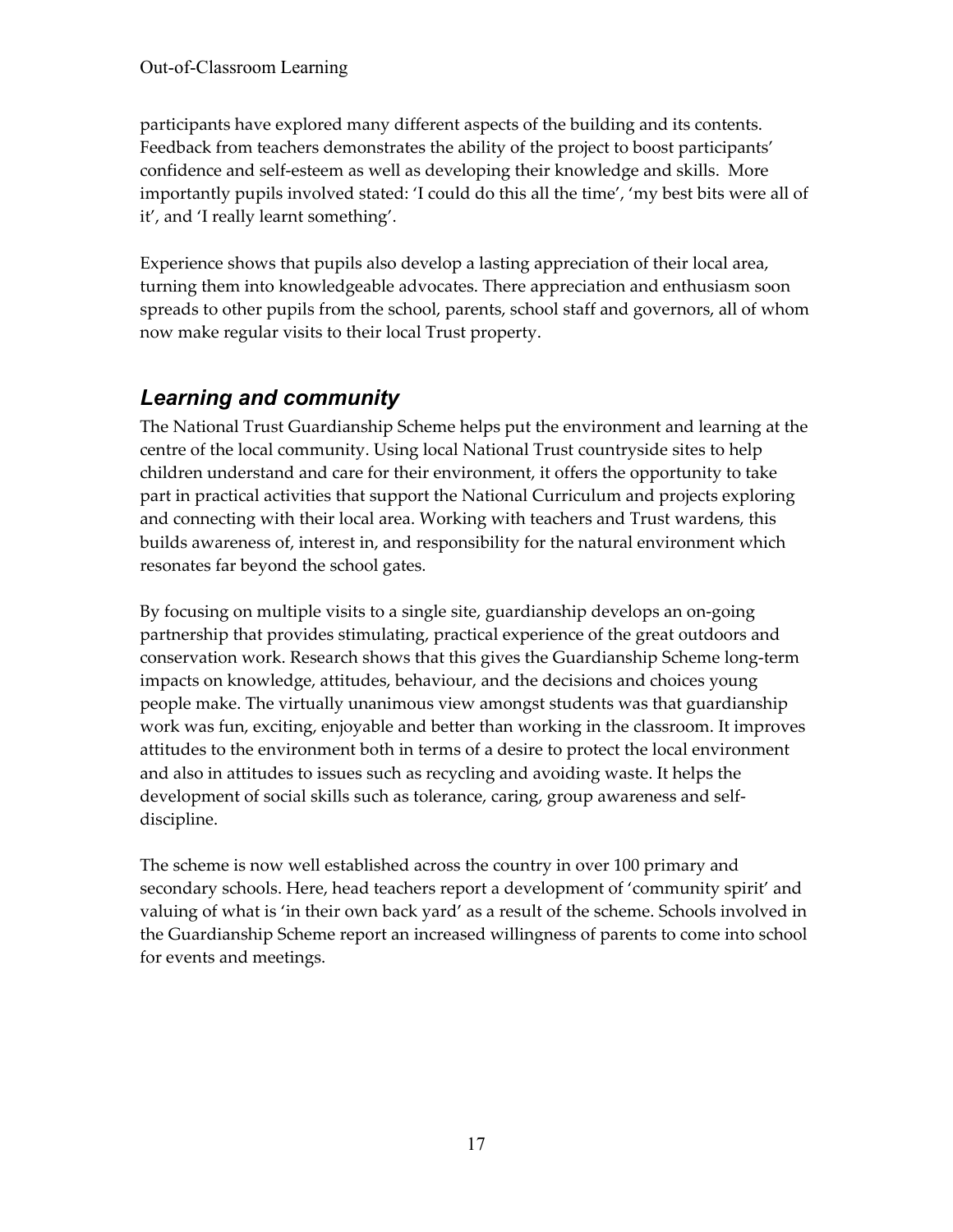# **Field Studies Council**

### *Fantastic fieldwork*

The Field Studies Council (FSC) is a pioneering educational charity committed to bringing environmental understanding to all. Established in 1943, the FSC has become internationally respected for its national network of 17 education centres, international outreach training projects, research programmes, and information and publication services. The FSC provides enjoyable and informative opportunities to over 50,000 children every year to discover, explore, be inspired by, and understand the natural environment. The FSC believes the more we know about the environment, the more we can appreciate its needs and protect its diversity and beauty for future generations.

For many students a fieldwork experience is a one-off, done to fulfil a specific part of a syllabus. But it can also be a very effective way of building skills, knowledge and understanding within science and geography, and also allows links to other subjects and wider issues such as sustainability and citizenship. Fieldwork can be a lot of fun too!

Rather than being a one-off experience, the FSC offers the opportunity for fieldwork to be an integral element of a student's progress through the Key Stages.

#### *Actually being able to see it makes it much easier to understand.* KS3 London Challenge Student

Being out and about gives primary children a first-hand experience of the world around them that can never be achieved through books, pictures or even television. Through fieldtrips, children feed their natural curiosity and develop their creativity. The world around them is brought alive. It becomes real, active and purposeful, has dimension and scale, and becomes the world to which they belong.

Fieldwork at Key Stages 2 and 3 lays the foundations for the future and can motivate students through an exciting and enjoyable experience. Students can progress from discovery fieldwork through teacher-led enquiry to independent investigations.

Key Stage 4 (GCSE) is a formative period for developing interests in, and enthusiasm for, all subjects, particularly science and geography. Hands-on experience, including fieldwork, is vital for enthusing students, supporting their understanding of their subject and showing how classroom learning links with their everyday lives, future workplaces and the world around them. Not everybody can see links between patterns and processes, or interdependencies between people, places and environments on paper – but a field trip can provide the 'glue' that binds their subject knowledge together.

For many students it is this active hands-on learning outside the classroom, which helps put their knowledge into context, and makes the subject accessible to a wide range of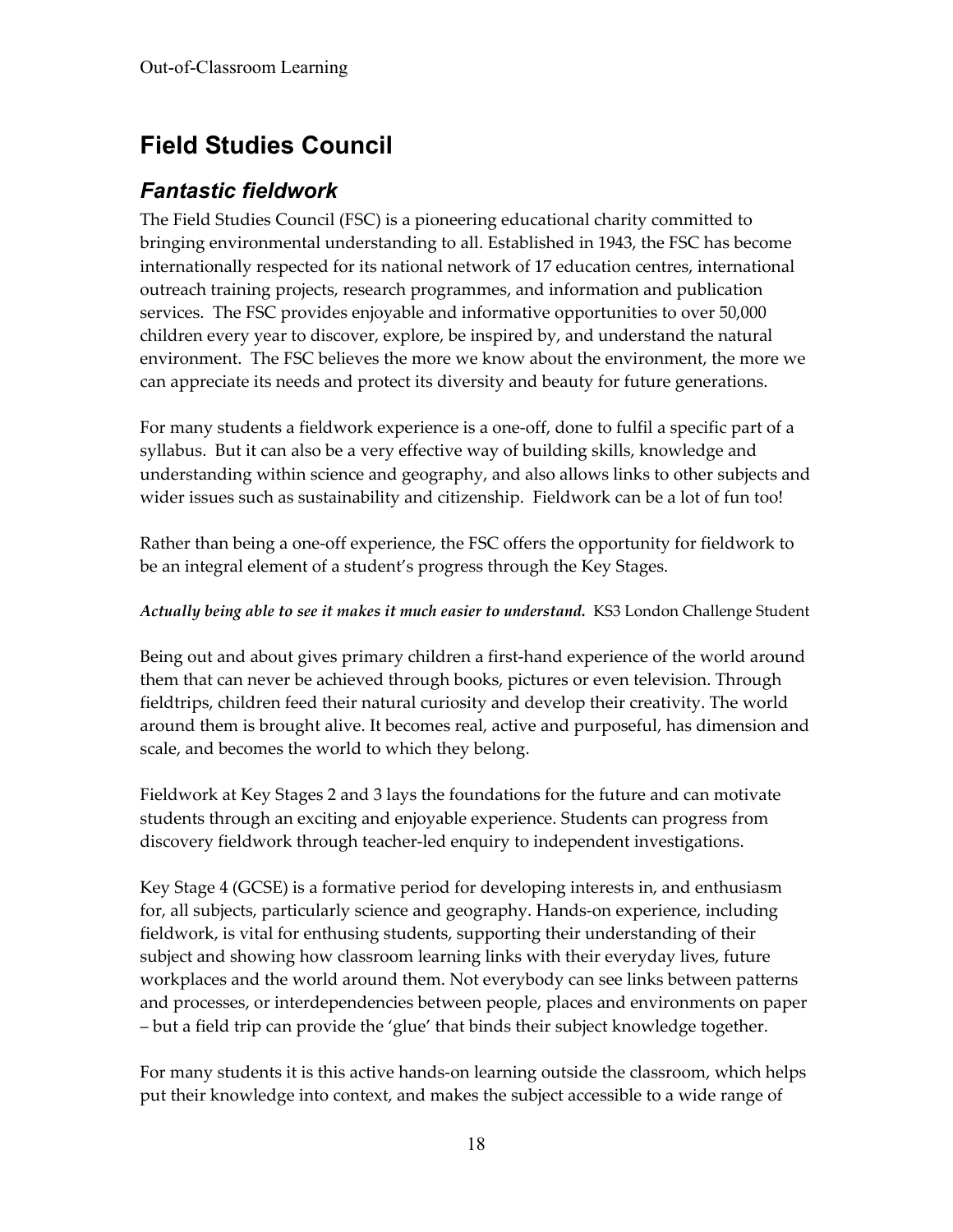learners. This is also an important time for personal and social development, and fieldwork experiences provide great opportunities to develop students' motivation, concentration, personal responsibility, teamwork, co-operation and leadership.

Fieldwork at AS/A2 Level allows students the opportunity to really understand their subject and see its relevance in the real world, and it is a great example of education at its best. By experiencing real animals and plants in a variety of habitats biologist can develop a real understanding of ecology and its everyday applications, enabling them to make synoptic links. For geographers the outdoors represents the real world 'laboratory' - asking questions about how the world works, how it came to be (and how it may become) is challenging when done in the messy, imperfect townscape or landscape outside.

#### *It was almost deafening hearing all the pennies dropping.* KS4 Teacher, Hunstanton Beach, 2005

Fieldwork can provide huge opportunities for students and teachers alike. Planning and organising a successful trip need not be daunting. A wild and wonderful place is always an inspiration but great fieldwork can also occur in your own school grounds and local community, whether it is by study the distribution of plants on the school playing field or survey of visitors to the local shopping centre. As a recognized fieldwork provider, the FSC will be happy to help you plan and safe and enjoyable visit.

We all know that assessment and coursework are important these days but don't forget that fieldwork is fun! What students learn during a fieldwork experience is important, but more often it is the fun, sense of place, meeting new friends and strengthening existing relationships that leave the biggest impression. Many students will gain a real sense of achievement and memories that can last for a lifetime.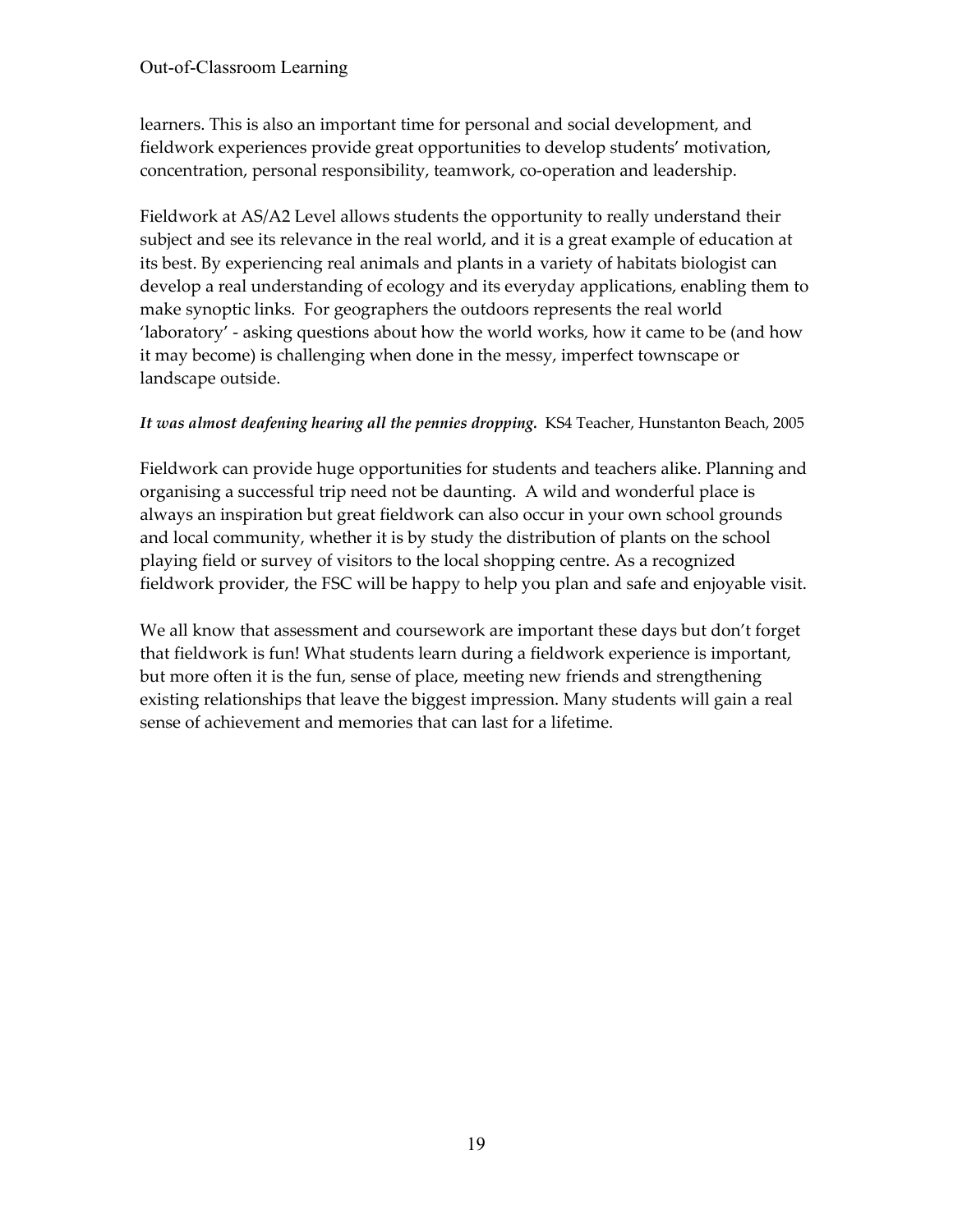# **The Wildlife Trusts**

### *Local, sustainable and in your community*

The Wildlife Trusts comprises 47 local Wildlife Trusts working in partnership to care for all habitats and species. The Trusts' vision of an environment rich in wildlife for everyone is supported by their 600,000 members, including 100,000 junior members under the age of 16. By managing 2,250 nature reserves throughout the UK, the Trusts ensure that somewhere special is within easy reach of most schools. The Trusts' 300 professional education staff and thousands of volunteers are very much part of their local community, and help to introduce people of all ages and backgrounds to the intricacy and fragility of the natural world and inspire people to take action towards a more sustainable future.

The Wildlife Trusts have a network of over 100 education centres across the UK and provide professionally supported, curriculum-linked visits on a huge variety of sites, hosting 125,000 students annually. Whether a site is a national nature reserve or an urban park, inland or coastal, they provide inspirational learning experiences. Firsthand exploration of the immediate, accessible natural world is central to all the Trusts' programmes.

This out-of-school provision is complemented by schools' outreach initiatives; connecting to a further 76,500 students each year. Many Trusts support pupils and teaching staff in developing and making use of their own school grounds and local green-spaces. Working within the core curriculum and through after-school clubs, maximises accessibility and engages an extended school community. It also promotes learning in the real world as an everyday – rather than occasional – option; making clear connections between our living and lifestyle choices and the quality of the environment 'out there'.

### *This project has been a positive instrument for changing the outdoor experiences of our children.*

Whether schools visit the Trusts' sites, or through outreach activity to schools, there is a wide range of programmes on offer – always working with teaching staff to ensure everyone's aims and aspirations are clear and deliverable. The programmes address curriculum areas such as science, history, geography, art, english, maths, personal, social & health education, sustainable development and citizenship. The Wildlife Trusts are confident that they can bring learning outside of the classroom to life for primary and secondary pupils of all abilities and, in many areas, for nursery age children, sixth form students, higher and further education students and excluded pupils.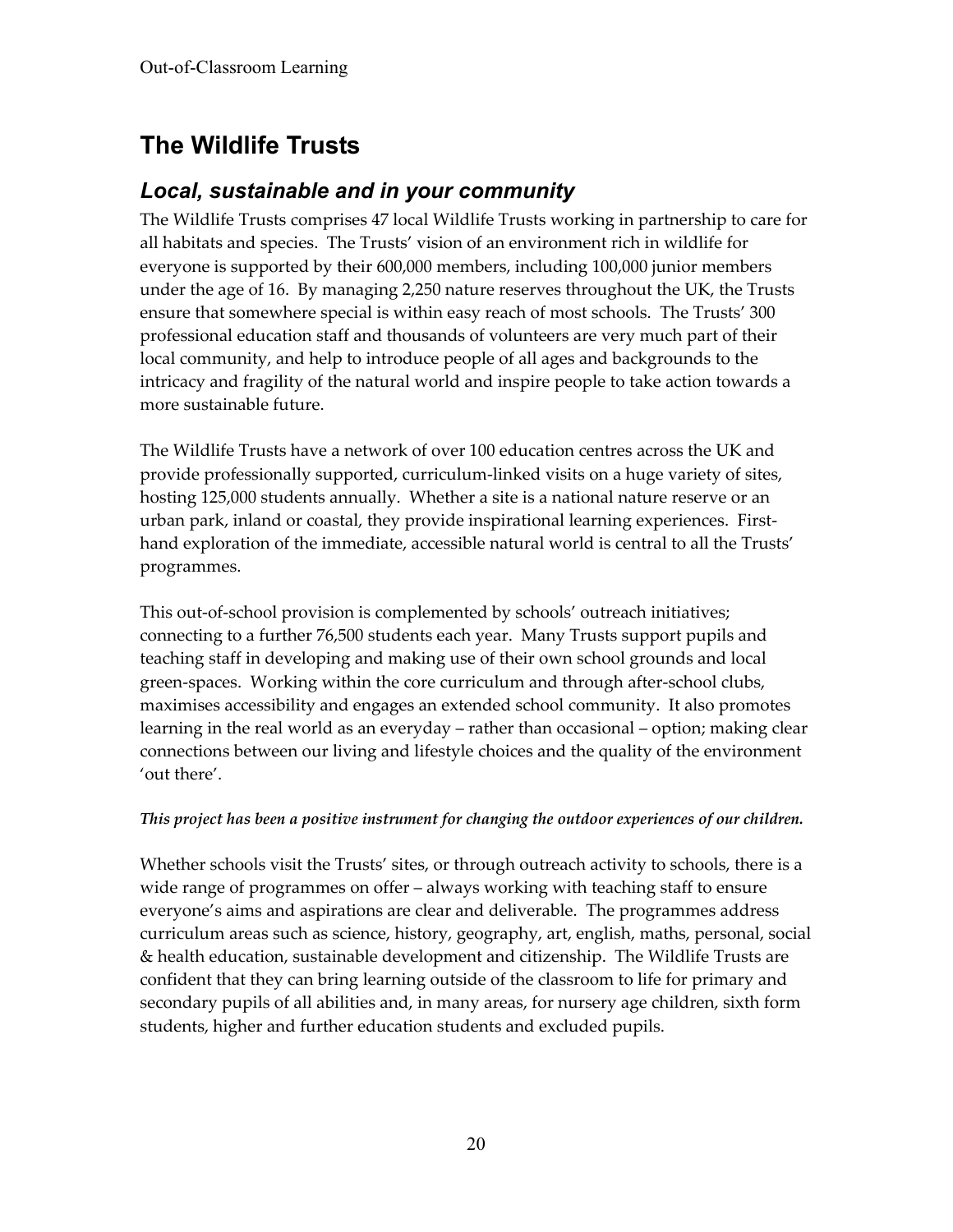### *Long-term links with secondary schools*

Funding from the Heritage Lottery Fund has enabled Shropshire Wildlife Trust to influence the long term curriculum planning of a school, which has Earl's Hill local Nature Reserve right on its doorstep. With a remit that includes bringing about lasting change, this sort of project, ensuring year on year exploration and recording, can deliver results that are unimaginable when groups only make one-off visits. Working with all the science staff, differentiated schemes of work were developed to support a range of subject areas, including geography, science, sustainable development and citizenship, for both Key Stage 3 and Key Stage 4.

As part of the school's science status, all Year 9 pupils undertake the national CREST (Creativity in Science) challenge. Small groups focus on discreet habitat areas of Earl's Hill to research the relative success of the current conservation management practices, providing real world investigations and enabling students to have a positive impact on the practical conservation undertaken on site in future years. Through their time at the school, students develop deeper understanding and appreciation of the reserve, building a sense of individual and collective ownership and responsibility as they learn.

### *Outdoor learning where you live*

Essex Wildlife Trust's expertise in delivering the curriculum outside the classroom is available through a variety of outreach programmes. In an extensively urban county, projects in schools' grounds are developing accessible green learning spaces and making long-term connections between lifestyles and the living world. A school's orchard project enabled pupils to link native local species and their conservation to healthy lifestyles and locally produced food.

### *This is the best day I've had since I started school.*

Essex Wildlife Trust's Chafford Gorges Nature Park Visitor Centre, located within a housing estate, is already a key resource for local schools on field visits. Centre staff from the Trust are working with four schools to create wildlife areas. One of these, Emerson Park Secondary School, is regenerating an area of wasteland on the school site. Students are supported and guided in planning and design, attaining within the geography and science curricula in particular. This model is also being used to successfully engage with Year 9 'refusers' from the school on a weekly basis.

Involving teaching staff and students in the practical creation and maintenance of such wildlife areas encourages real understanding of the issues and processes that need to be considered, engenders a valuable sense of ownership and results in a habitat that can be sustained and used for ongoing cross curricula study over many years.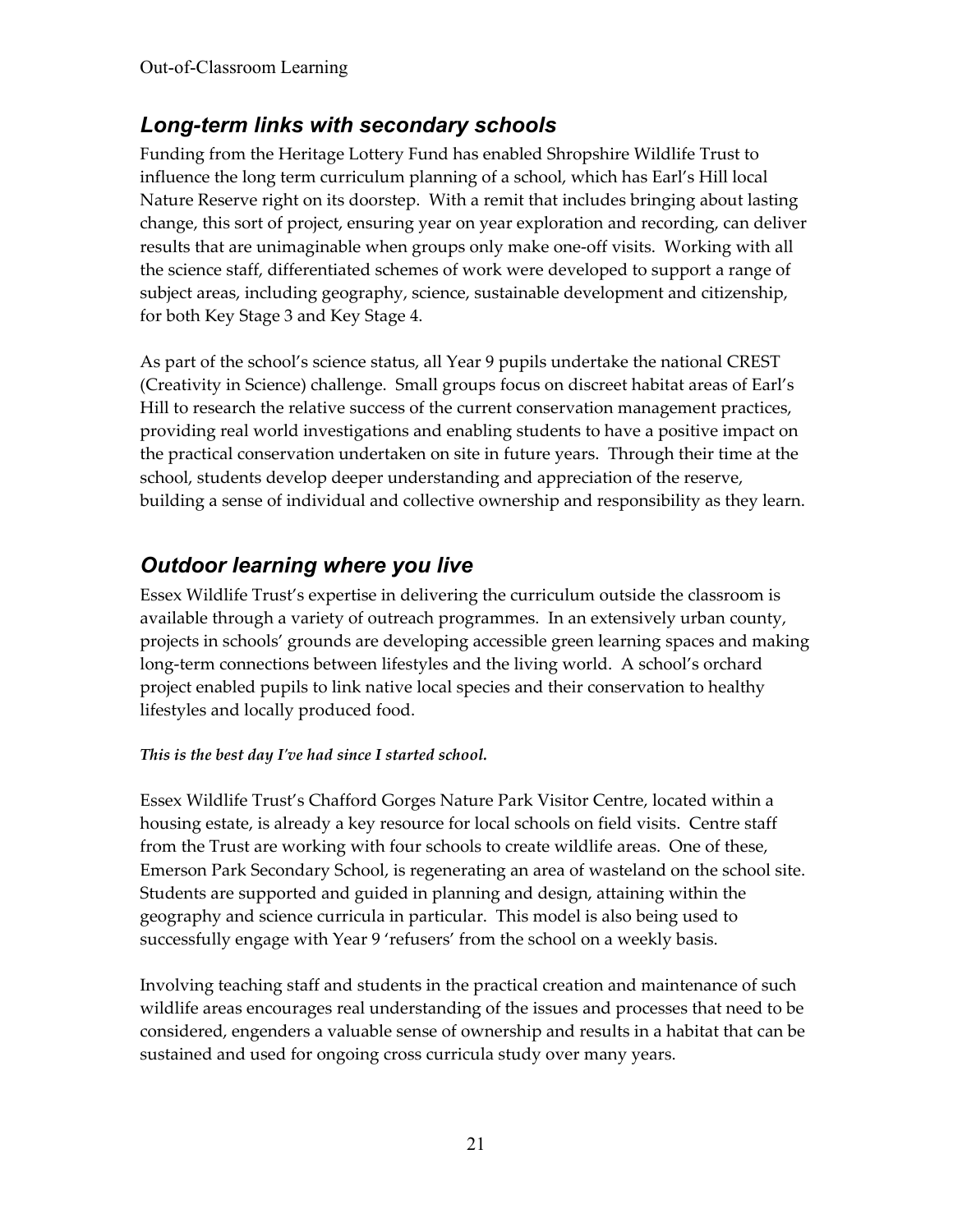# **BEST PRACTICE GUIDE**

## **Helpful hints and tips for teachers**

### *How can you easily plan and organise your own visit?*

The following pages provide lots of helpful information and guidance to make arranging a trip as simple as possible. As well as telling you what needs to be done and when, you will also find that there is help and advice available at every stage.

There are many rewards of running an out-of-school visit – especially where it is part of an on-going programme through which pupils progressively develop their knowledge, skills and confidence.

### *First steps*

- From the start, **set clearly defined objectives** for the visit this will mean that everyone gets the most out of it. *The key to a safe and successful visit is good, early planning, with clear educational outcomes. It will help identify what it is that you are expecting your pupils will gain from the experience and evaluate the success of the outing once it is all over.*
- **Prioritise your objectives** so you design a visit that closely mirrors your aspirations, and is appropriate to the needs and competence of your group.
- Remember to **make the amount of planning and preparation proportional** to the duration and type of the planned activity. *Planning a visit does not have to be timeconsuming, even if you are trying something new. Fortunately, you also do not have to, and indeed should not, do this on your own – there is lots of help available from within your school, providers of out-of-classroom opportunities, and your Local Education Authority (LEA).*

### *Getting help from the start*

- **Check out your school's policy** early on, as you need to stick to this and it will help you make the most of your efforts. *These policies will give you guidance on among other things: supervision ratios and any qualifications required of the staff team; risk assessment and safety management; and procedures for gaining approval for the visit.*
- **Talk to your school's Educational Visits Co-ordinator** (EVC) about your proposal. For a start, they will be able to tell you who else on the staff has organised similar activities. *Your EVC will also be able to make you aware of both the school's policies on school visits, those of your LEA, and any national guidance. If a school does not have an EVC, then by default this responsibility lies with the head teacher.*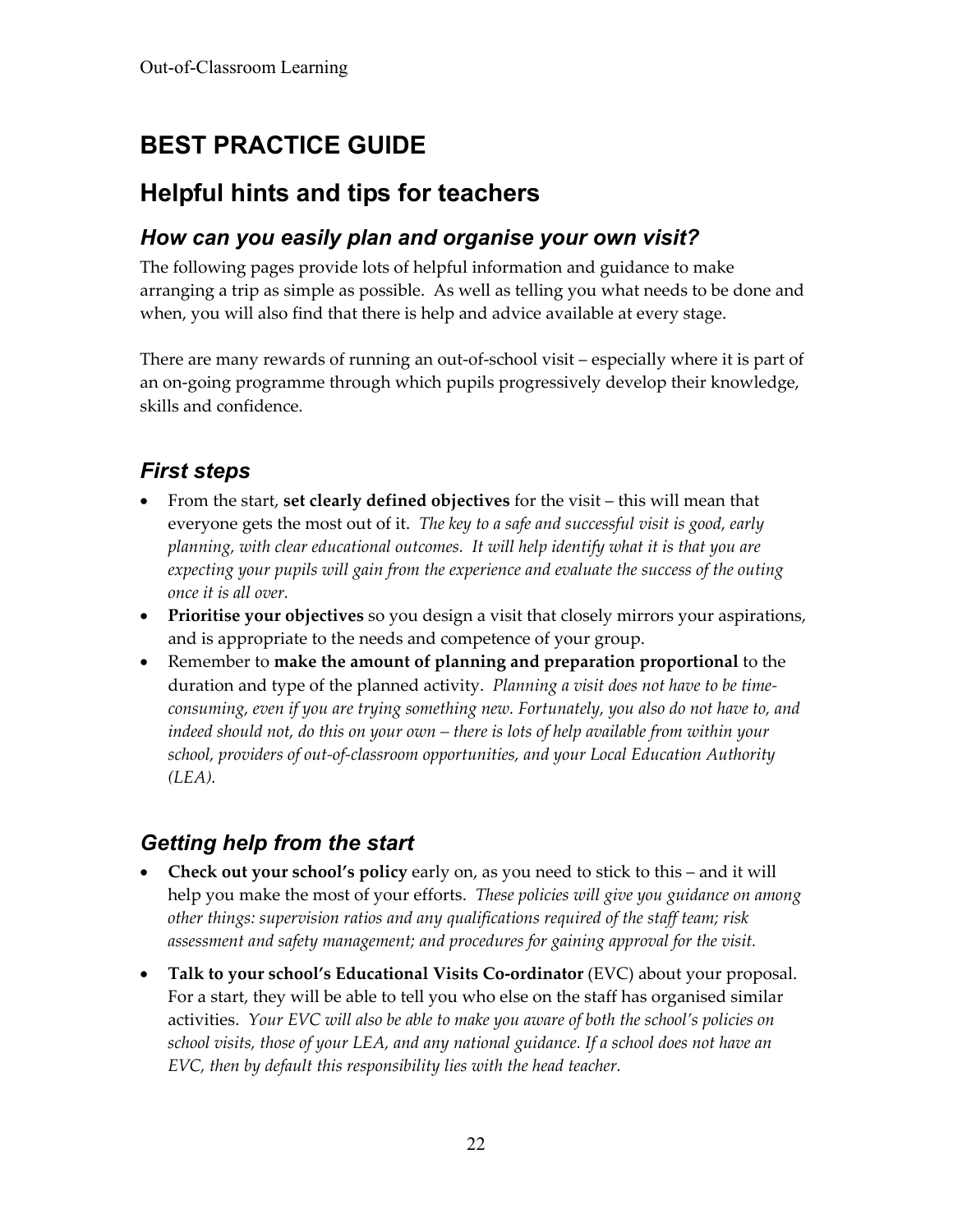- LEAs also have an **Education Visits or Outdoor Education Adviser**. As well as training and supporting EVCs, they also can advise on the LEA's own policies and give specific guidance.
- Most LEA visits policies are based on the **DfES good practice guide**: *Health and Safety of Pupils on School Visits* (*HASPEV*) and its supplements. *Your EVC will have a copy, but you can also download it from the DfES Teachernet website (see further information on page 26).*

The **Outdoor Education Advisers' Panel** comprises nominated representatives of Chief Education Officers of Local Education Authorities in England, Wales or Northern Ireland. It provides a forum for sharing and developing good practice in outdoor education. The Panel works closely with the Department for Education & Skills (DfES), English Outdoor Council, Real World Learning Partnership, and National Governing Bodies for Outdoor Activities. On behalf of the DfES, the Panel has developed and runs training courses for Educational Visits Coordinators, Educational Visits (Group) Leaders Trainings, TOP Outdoors & PESSCL OAA trainings.

### *Support with finding a site*

- Next, begin **detailed planning into the location**, duration, costs, and staffing for the visit – *HASPEV* has some useful checklists to help you do this. *At this point, it will soon become apparent whether you have the resources to organise the visit with the help of your colleagues, parents, and pupils within the school, or want to look elsewhere for additional support.*
- There are now a **significant number of organisations** commercial, charitable and voluntary – who specialise in school visits. *These vary from one-day outings to weeklong residentials and more ambitious overseas expeditions. Make a formal agreement with them to ensure that everyone is clear about their roles and responsibilities for the visit.*
- Many **local authorities have their own outdoor centres** your EVC or LEA Outdoor Education Adviser will be able to give you some useful contacts.
- **Look at the previous pages to get an idea about the range of opportunities offered by members of the Real World Learning Partnership**. *There is more information available on their websites (see contact information on pages 30-31)*.

### *Before you leave*

• Once you have decided on a likely venue, **do a planning pre-visit**, preferably with your colleagues, to find out more about the site and its facilities. *Have a clear idea of the size of group you are going to need to manage, their age and abilities and therefore the number of staff and helpers you are going to need to supervise the visit and support any member of the group with special needs.*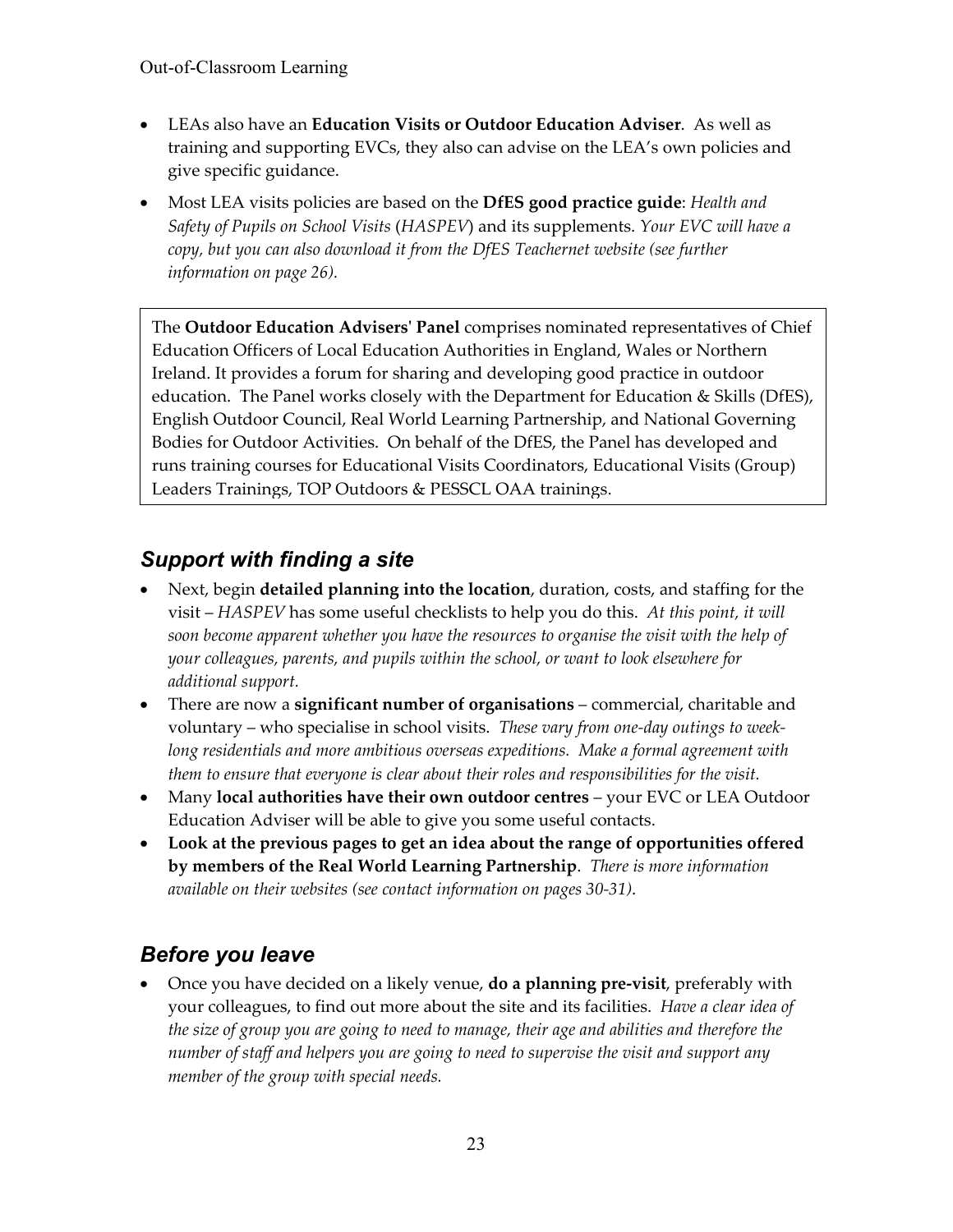- **Confirm that the site is appropriate** to the needs of group both in terms of safety and your teaching and learning objectives.
- Prepare a written **risk assessment and safety management plan**. This is an integral part of all schools visits. *The pre-visit is the ideal time to check that the paper document covers the key points. Make it simple and proportional enough to be understood and implemented by everyone involved in the visit.*
- Look at the provider's (or your school's own) **Generic Risk Assessments**. Consider how they inform your plans and relate to the needs of your group.
- During the pre-visit you will also be able to start developing a simple **Event Specific Risk Assessment**. *This covers the particular issues of your group and takes into consideration the age, behaviour, medical and special needs of your pupils and also other staff and helpers.*
- **As the date of the trip nears**, this risk assessment can be up-dated to encompass any changes and to take into account the weather forecast. *The Event Specific Risk Assessment can also form the basis of your briefings to other staff and helpers, and to pupils.*
- The pre-visit is also time to **think about contingency planning** your Plan B and check out emergency procedures. *Occasionally during a visit situations change; for*  instance due to the weather being too bad to carry out your original plan, a medical *condition, or the group becoming tired.*
- It is important staff feel able to revert to Plan B, and to be confident to continually assess the situation on the day – known as **Ongoing/Dynamic Risk Assessment**.

## *Staff support on the day*

- The **competence of the staff** involved is important in ensuring the visit is a success. *Your head teacher, through the EVC, has the responsibility to ensure that staff are competent to run the trip. This is a professional judgement based on their qualifications, experience, personal qualities and training.*
- Staff should have the opportunity to **assist on visits and have access to training**. *All staff involved with the visit need to be fully briefed and clear about their roles and responsibilities. In this way everyone knows what they are trying to achieve and can get on with trying to get the maximum benefit and enjoyment from the visit.*
- Ensure that suitable staff back at school know **contact details and procedures** just in case a problem arises. *They need to have all the relevant details of the group, leaders and emergency contact numbers, as well as a copy of the itinerary and details about where you are. If necessary, they can then co-ordinate contact with parents, arrange replacement transport, and deal with any other enquiries. Often their key role is just as a reassuring sounding board that the group leader has done what is needed.*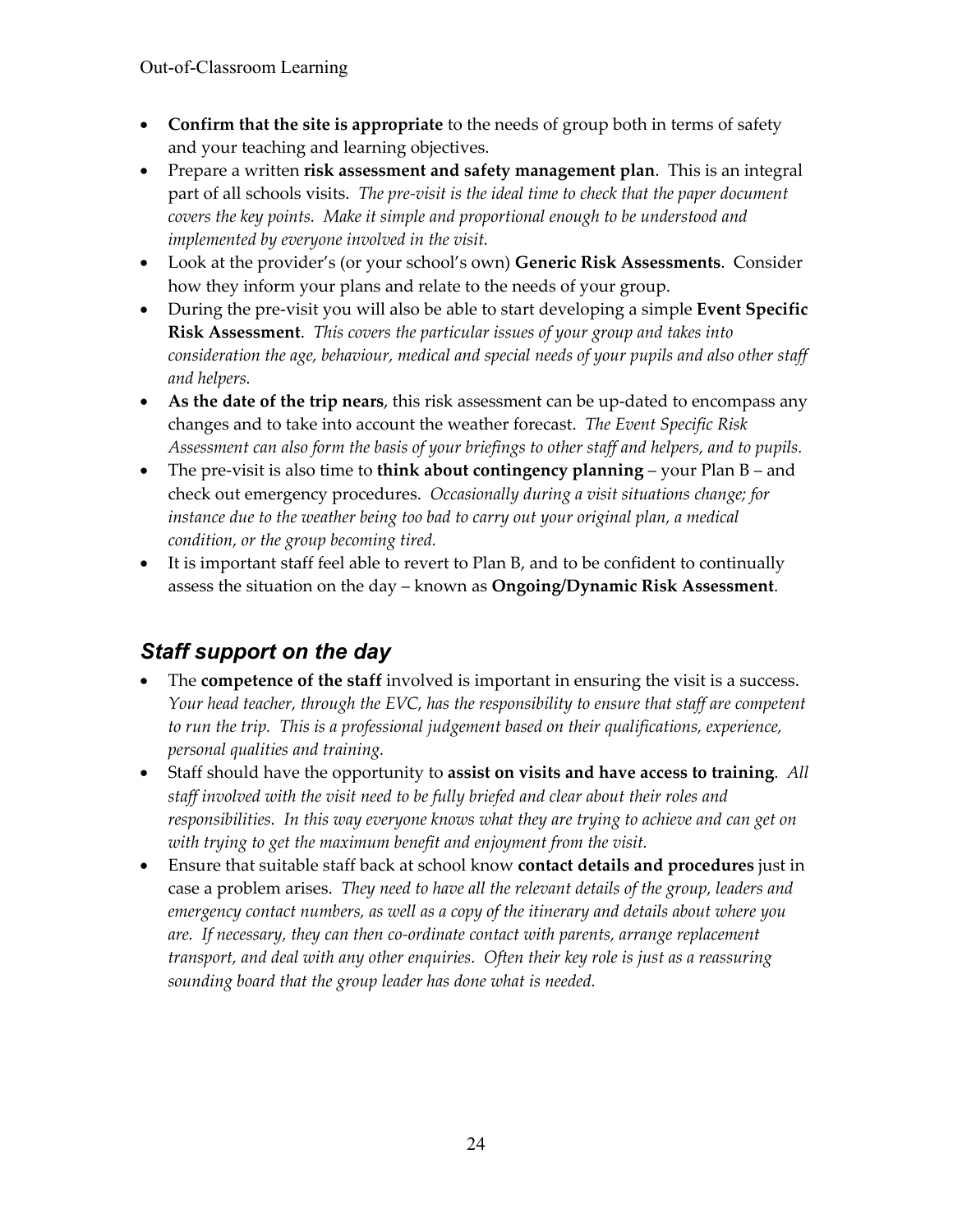## *Tips for a successful visit*

- **Involve pupils in planning** this has huge advantages for everyone involved. By helping plan the visit, you create emotional ownership*. The visit becomes 'ours' and the pupils will not only be clear about what is expected of them, but also show greater commitment and motivation. Involving pupils in producing the risk assessments and a Code of Conduct not only teaches them life skills, but also encourages them to engage with the visit and behave well on it.*
- Take advantage of the wide range of **training opportunities** for staff involved in visits. *The Outdoor Education Advisers' Panel offers EVC training and update sessions, as well as the new Group Leader Training sessions for those going out on visits with pupils. The OCR's Off-Site Safety Management course, offered by the Royal Geographical Society with IBG and a number of other centres around the UK, enables staff to gain a formal qualification in the process of running visits be they local, residential or international.*
- Find time to **reflect on the experience** both for your pupils and yourself. *Evaluation is not only a key part of risk assessment but also vital to ensure that visits are quality learning experiences. Share what you have learned with colleagues and in particular the school's EVC so that they can benefit from your experience.*

The quality and safety of any visit is dependent on careful preparation and planning. For those teachers willing to take up the challenges of taking education outside the classroom the rewards are many, and there is a huge support network of people and organisations to help you do this, from short visits exploring your local community, to more ambitious overseas ventures. Good luck!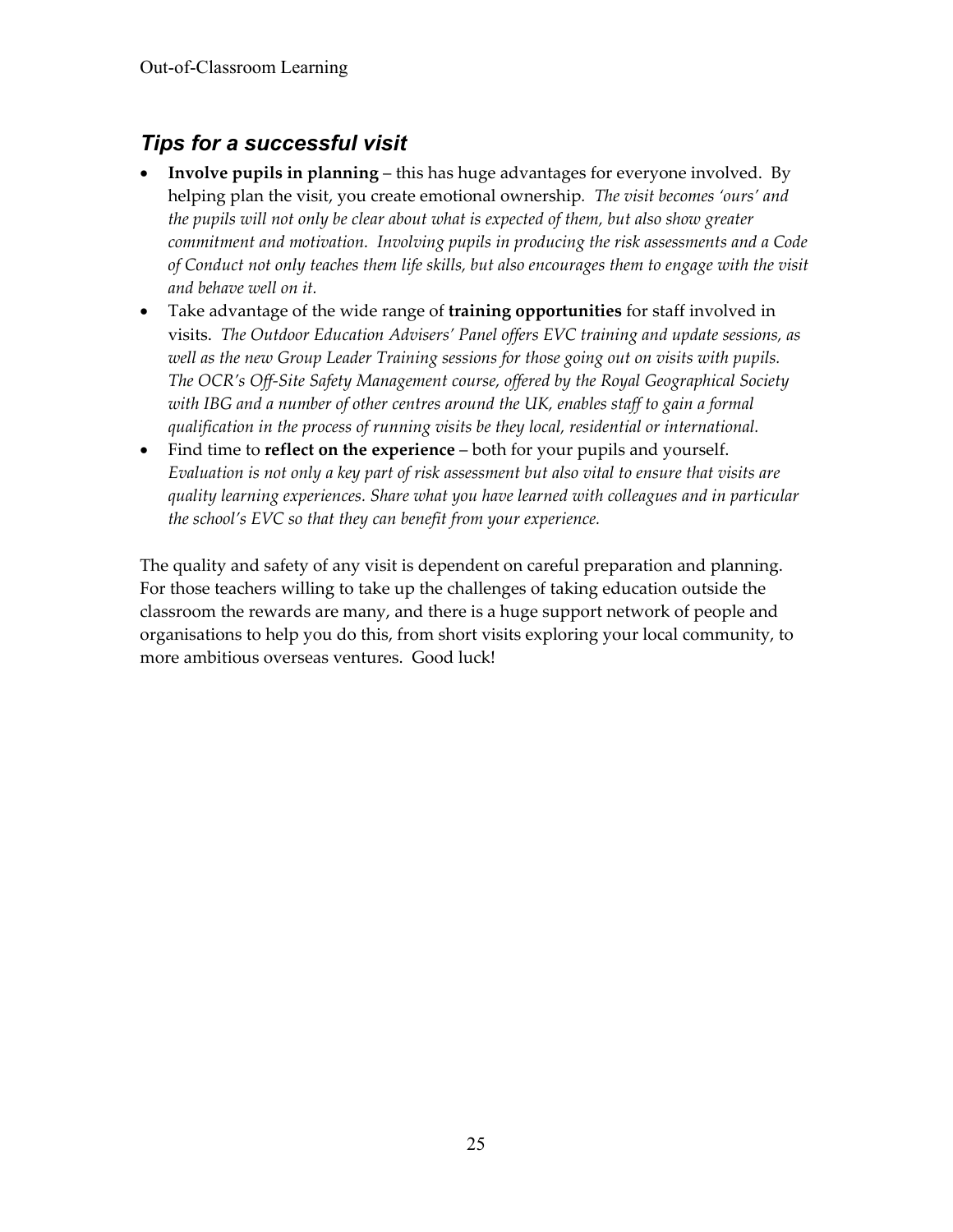### *Further information & guidance*

- **Department for Education & Skills** www.teachernet.gov.uk
	- *Health and Safety of Pupils on Education Visits (HASPEV)*
	- *HASPEV Supplements 1 to 3*
	- *Health and Safety: Responsibilities & Powers*
	- *Group Safety at water margins*
	- *School Staff and their roles beyond the Classroom*

#### • **Outdoor Education Advisers' Panel**

#### www.oeap.info

- **Links to local Outdoor Education Adviser**
- Guidance on *Sensible Risk Management, Overseas Expeditions,* and *Overseas Exchanges*
- Syllabus and details of *Educational Visit Coordinators Training* and *Educational Visit Group Leader Training*
- *High Quality Outdoor Education: a guide to recognising and achieving High Quality Outdoor Education in Schools, Youth Service, Clubs and Centres*

#### • **Royal Geographical Society (with IBG)**

#### www.rgs.org/eac

- **Fieldwork safety training**
- Workshops and resources for local fieldwork
- Advice for overseas expeditions and fieldwork
- **Funding for innovative fieldwork projects**
- **Contact Mrs Shane Winser, Education and Outdoor Learning (Tel: 020 7591 3030,** eac@rgs.org)

### • **Association for Science Education**

 *Outdoor Science Working Group*; contact Marianne Cutler (mariannecutler@ase.org.uk)

### • **Geographical Association**

- *Field Studies Working Group*; www.geography.org.uk/fieldwork
- *Fieldwork Forum*; www.geography.org.uk/forums (click on 'Fieldwork')
- **Suggested further reading** 
	- *Trips & Visits Pocketbook* by Jane West (2004). Teachers' Pocketbooks (www.teacherspocketbooks.co.uk)

**Full contact details for all of the Real World Learning Partnership organisations and the wide range of opportunities they offer can be found at the back of this booklet.**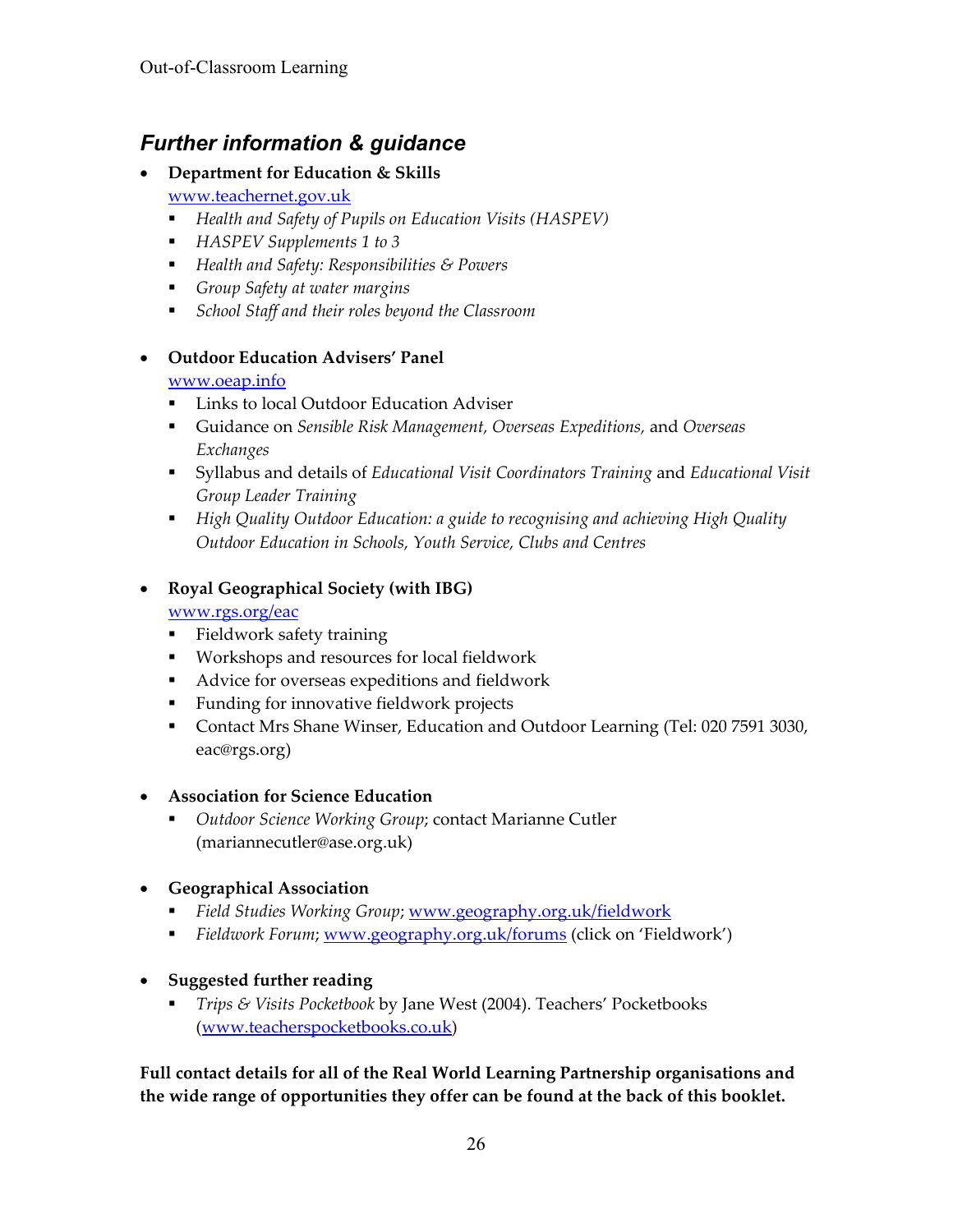# **Quality Providers**

### *What makes a good provider?*

The Real World Learning Partnership has identified good out-of-classroom practice by providers and users, and has produced the following guidance. As well as providing help when organising a visit, it is also hoped that this will be of use to parents, teacher trainers, advisers, other educators, and providers of out-of-classroom learning. Outdoor and adventure-based learning has additional and some different criteria which are addressed in *Working with Young People in the Outdoors* from the Outdoor Education Advisers' Panel.

## *Quality Providers:*

- **Communicate and work in partnership** with organisers in schools and other institutions to draw up a 'contract' arrangement for each visit. This details the generic and specific learning objectives, the expected outputs and outcomes, plus the range of logistical support that needs to be provided before, during and after the visit
- **Aim towards Total Quality Management** including Quality Assurance. Evaluation through monitoring and feedback should be an integral part of the process
- Reinforce that they **offer a unique but complementary experience**, not to be found in the classroom
- **Aspire to 'practising what we preach'**, avoiding mixed messages and leading by example in terms of environmentally sensitive working activities
- **Have charging policies** that state honestly that delivering quality experiences has attendant costs.

### *Effective Learning*

Quality Providers are committed to **planning & organising** as they:

- **Understand about learning**. Learning is individual, often builds on previous learning and experience, and frequently occurs in a social context. A 'good learn' includes varying combinations of knowledge and understanding; skills; creativity, inspiration, enjoyment and fun; behavioural change and progression; attitudes and values. What you feel and do is as important as what you know
- **Have a written learning policy**. Multi-site organisations will have a corporate learning policy customised to individual sites
- **Play to their strengths**. They don't try to do everything and are honest about what they can and cannot provide
- Identify and aim to **minimise barriers to access** for different audiences (e.g. financial, mobility/transport, socio-cultural)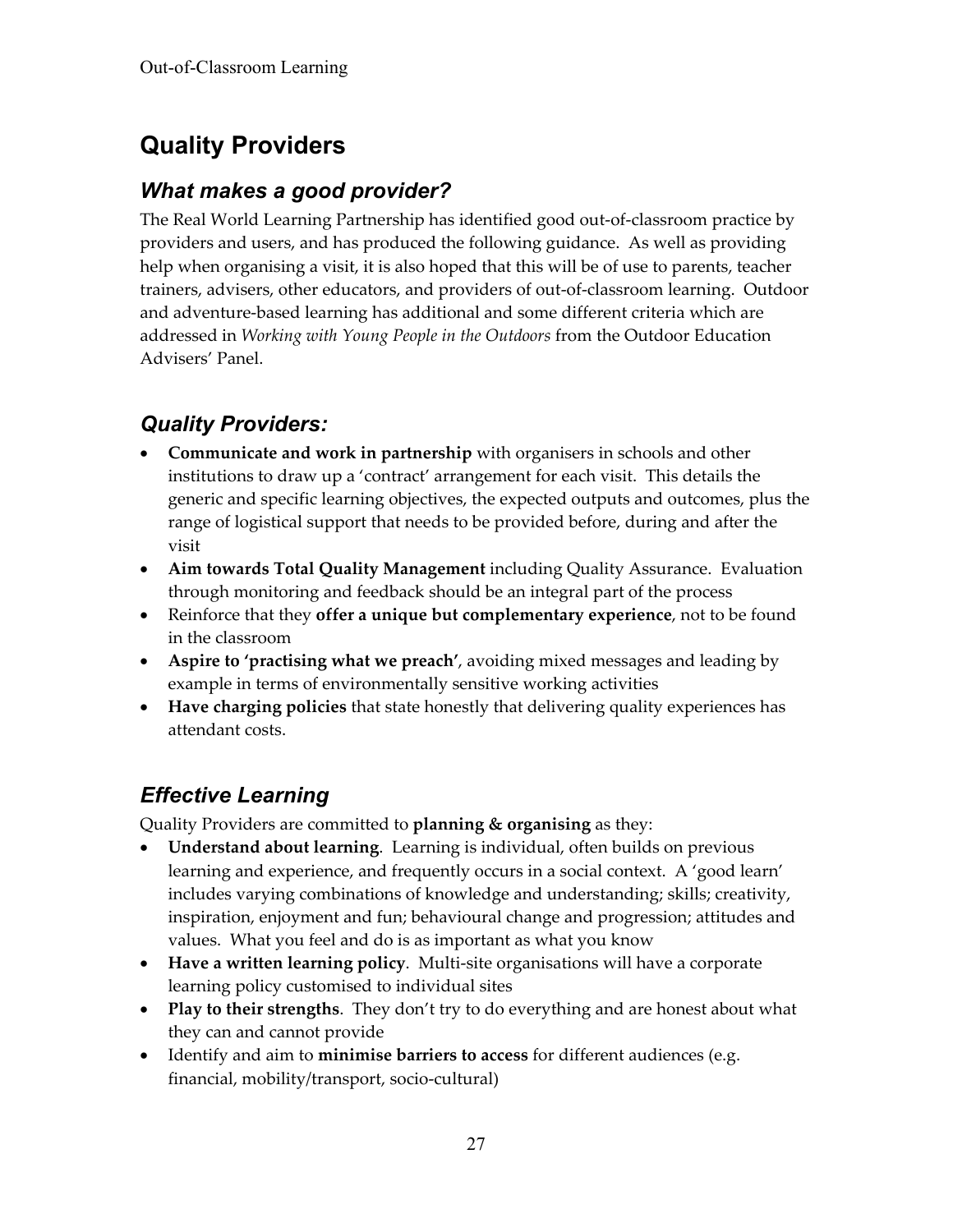- **Recognise that visits do not happen in isolation**. There are generally pre-visit, onsite, and post-visit components of a learning experience. All components need to be effectively implemented
- **Tailor programmes** to appropriate curricula and specifications
- Encourage teachers to make **free preliminary planning visits** to sites
- Provide appropriate **support material** for pre-, on-site, and post-visit components. They work with teachers to 'extend the visit' as part of integrated work programmes
- **Ensure consistency** through appropriate training and continued development of all learning staff and volunteers. This includes monitoring and appraisal against a system of professional learning standards. Staff and volunteers should be trained to deal with different Key Stage audiences
- **Support and encourage** in-service/education of teachers (INSET), continued professional development and pre-service teacher training about out-of-classroom learning.

Quality Providers are equally committed to **delivery & evaluation** as they:

- Use a **diversity of approaches** and methods based on a variety of learning styles. Differentiate and provide layered provision for different audiences. Emphasise child-centred approaches that are based on active learning and start with the learner's agenda
- Absolutely **capitalise on the uniqueness of their site** and resources. Maximise the amount of time spent out of the classroom. Going from school to an out-ofclassroom provider should not be about going from one classroom to another
- Bring out the wonder of a site and **encourage a sense of place**
- **Facilitate 'experience'** and the ability of learners to make informed choices
- **Allow time and space for children to explore and experience**. Do not fill the day with conventional structured learning. Offer 'light and shade' – 'wow' factors interspersed with space and time for solitude and reflection
- **Manage the energy of a group**
- **Give context** to the day. Relate agreed learning outcomes to wider issues
- **Evaluate, evaluate, evaluate** both teachers and students and use the information and outcomes in a cycle of continuous improvement.

# *Effective Logistics*

Quality Providers have clear **policies & systems** that:

- Create efficient booking systems and procedures with clear lines of communication. Know exactly who the organiser or group leader is
- State terms and conditions on advance literature and/or web pages
- Encourage visits during shoulder periods avoiding the (often) over-subscribed summer term
- Highlight child safety and welfare policies
- Provide risk assessments of the site and all learning programmes upon request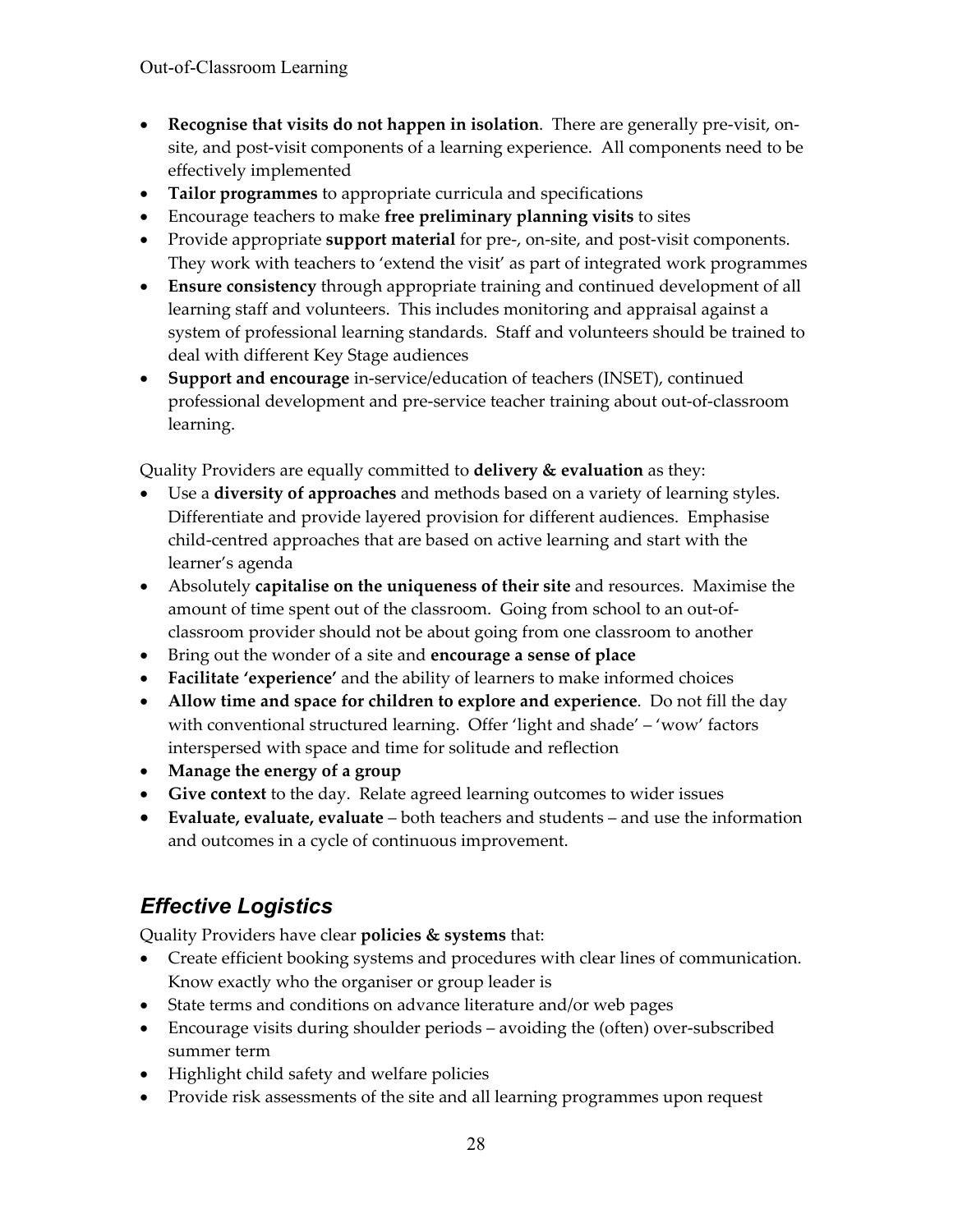- Have procedures for incidents including accidents and emergencies
- Ensure adequate public liability insurance
- Are aware of, and act upon, LEA-recommended staff-student ratios for different Key Stages
- Ensure safe access at arrival and departure points
- Ensure that the expectations, roles and responsibilities of each side are clarified, including degree of contact time and responsibility for discipline.

Quality Providers are committed to **staff development** and:

- Have staff that are inducted and trained in health and safety, customer care, disability, gender and race awareness etc.
- Ensure all staff and volunteers are Criminal Records Bureau (CRB) checked
- Provide trained first-aiders on-site.

Quality Providers are constantly reviewing of the **nature of their sites** to:

- Ensure that site access conforms to the Disability Discrimination Act (DDA) as far as possible
- Ensure that site infrastructure is adequate to cover needs of visiting groups. This includes the availability of facilities such as toilets, hand-washing facilities, shelter from extreme weather and storage (for lunches, bags and clothing)
- Ensure quality equipment provision and maintenance.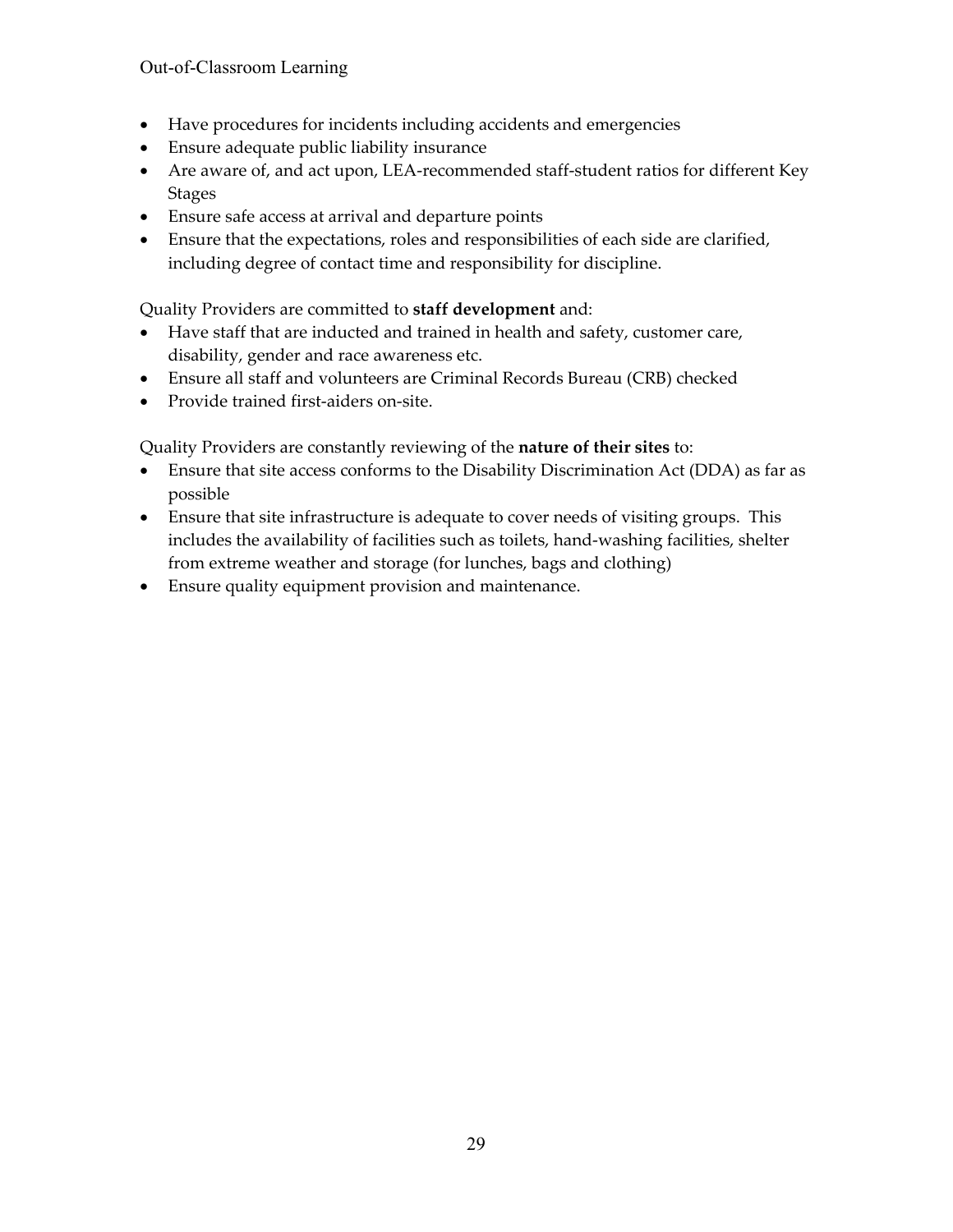# **Contact Details**

For further information about the Real World Learning Partnership organisations and the wide range of opportunities they offer, please contact them or visit their websites:

#### **Association for Science Education**

www.ase.org.uk Tel: 01707 283000 College Lane, Hatfield, Hertfordshire, AL10 9AA Registered charity no 313123

### **Field Studies Council**

www.field-studies-council.org Tel: 01743 852100 Montford Bridge, Preston Montford, Shrewsbury, Shropshire, SY4 1HW Registered charity no 313364

#### **Geographical Association**

www.geography.org.uk Tel: 0114 296 0088 160 Solly Street, Sheffield, S1 4BF Registered charity no 313129

### **Historical Association**

www.history.org.uk Tel: 020 7735 3901 59a Kennington Park Road, London, SE11 4JH Registered charity no 313133

### **National Trust**

www.nationaltrust.org.uk Tel: 0870 458 4000 **Central Office**, Heelis, Kemble Drive, Swindon, SN2 2NA Registered charity no 205846

**Outdoor Education Advisers' Panel**  www.oeap.info